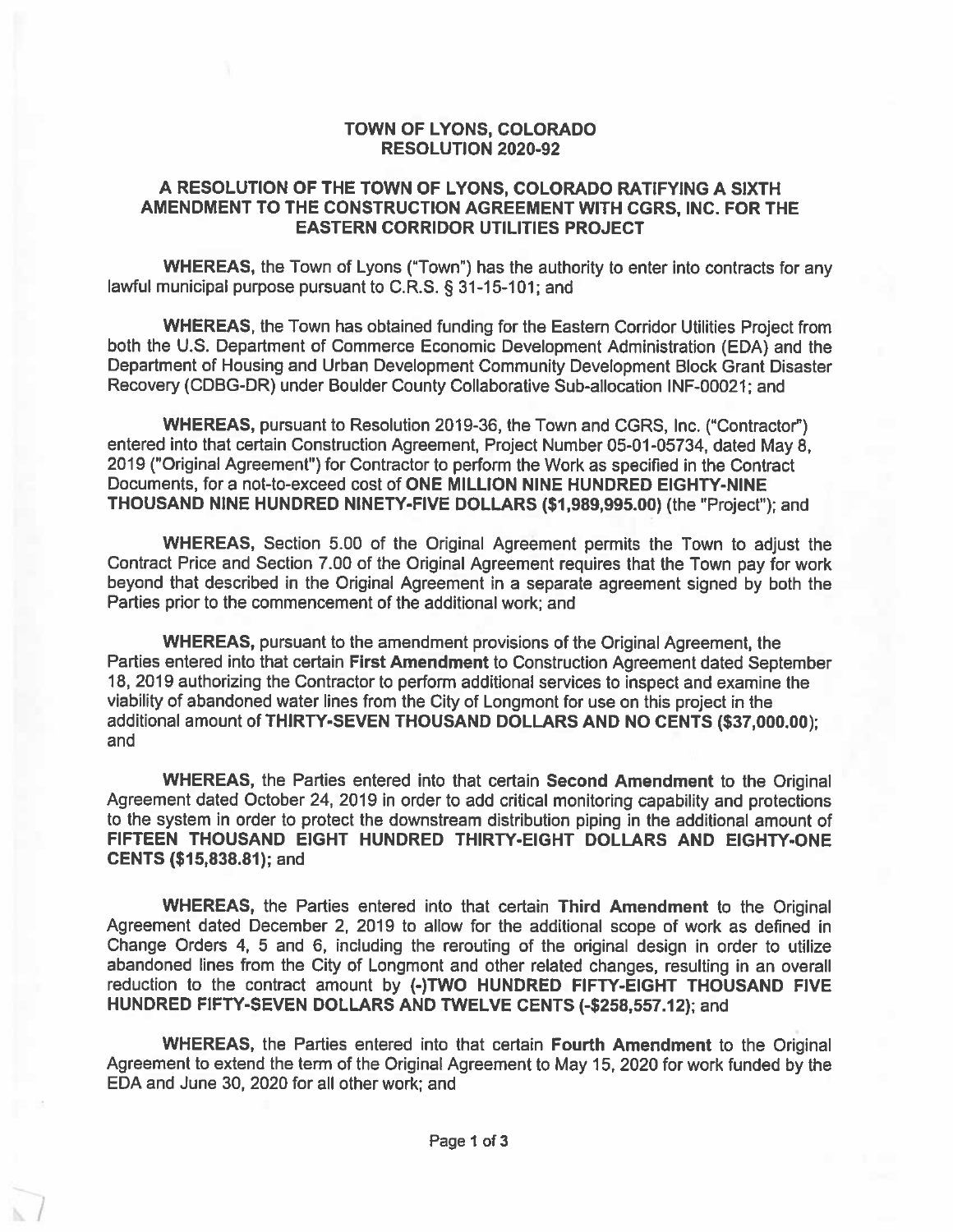**WHEREAS, the Parties entered into that certain Fifth Amendment to allow for the** additional scope of work as defined in Change Orders 7, 8, and 9, to upgrade the existing pump in order to increase the capacity of the Stone Canyon Lift Station to handle additional flow from the Eastern Corridor Lift Station as required by CDPHE, the Stone Canyon Lift Station Manhole Replacement, and the addition of miscellaneous construction items, resulting in an increase to the contract amount by THIRTY-NINE THOUSAND NINE HUNDRED FIFTY-ONE DOLLARS AND NO CENTS (\$39,951.00); and

**WHEREAS, the Parties needed another amendment to account for overages, shortages** and unbilled items at project close-out and submitted Change Order #10 as shown in Exhibit 1 for an overall reduction to the contract amount by (-)ONE HUNDRED FIFTEEN THOUSAND EIGHT HUNDRED FIFTY-THREE DOLLARS AND FIFTY CENTS (-\$115,853.50) for a new total not-to-exceed contract amount of ONE MILLION SEVEN HUNDRED EIGHT THOUSAND THREE HUNDRED SEVENTY-FOUR DOLLARS AND NINETEEN CENTS (\$1,708,374,19) ("Sixth Amendment"); and

**WHEREAS, the Town's Purchasing Policy allows the Town Administrator to sign** construction contracts that incur less than or equal to a \$10,000 increase the contract price and the Contractor and the Town Administrator have executed the Sixth Amendment on May 13, 2020; and

WHEREAS, the Town Clerk's office instructs staff to ratify all amendments that have been executed administratively in order to enter the amendment into the permanent record; and

**WHEREAS, of Lyons Board of Trustees desires to ratify the Sixth Amendment to** the Original Agreement with the Contractor on behalf of the Town.

#### NOW, THEREFORE, BE IT RESOLVED BY THE BOARD OF TRUSTEES OF THE TOWN OF **LYONS, COLORADO:**

Section 1. The above recitals are hereby incorporated by reference.

Section 2. The Board of Trustees hereby:

- $(a)$ Ratifies Amendment 6 to the Construction Agreement for the Project in substantially the form attached as Exhibit 2 to decrease the contract amount by (-)ONE HUNDRED FIFTEEN THOUSAND EIGHT HUNDRED FIFTY-THREE DOLLARS AND FIFTY CENTS (-\$115,853.50) for a new total not-to-exceed contract amount of ONE MILLION SEVEN HUNDRED EIGHT THOUSAND THREE HUNDRED SEVENTY-FOUR DOLLARS AND NINETEEN CENTS (\$1,708,374.19) in substantially the form attached hereto.
- $(b)$ Authorizes the Town Administrator and the Town Attorney, in consultation with the Mayor, to make such changes as may be necessary to correct any non-material errors or language in the Construction Agreement that does not increase the obligations of the Town.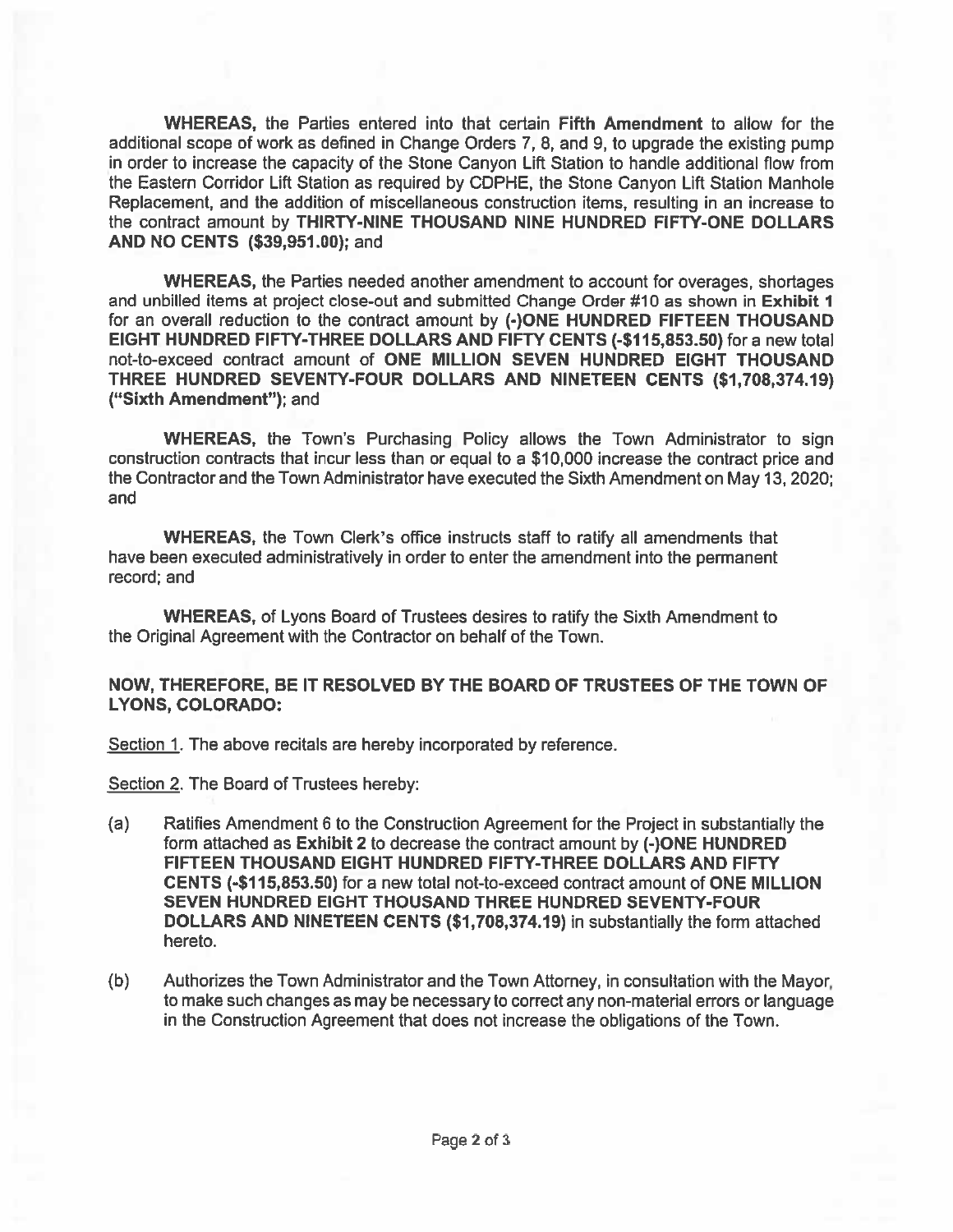Section 3. This resolution shall take effect immediately upon adoption.

ADOPTED this 1st day of JUNE, 2020.

**TOWN OF LYONS** 

Nicholas Angelo

ń MC.*⊼b*wn яs  $\mathbf{O}$  $\mathbb{C}$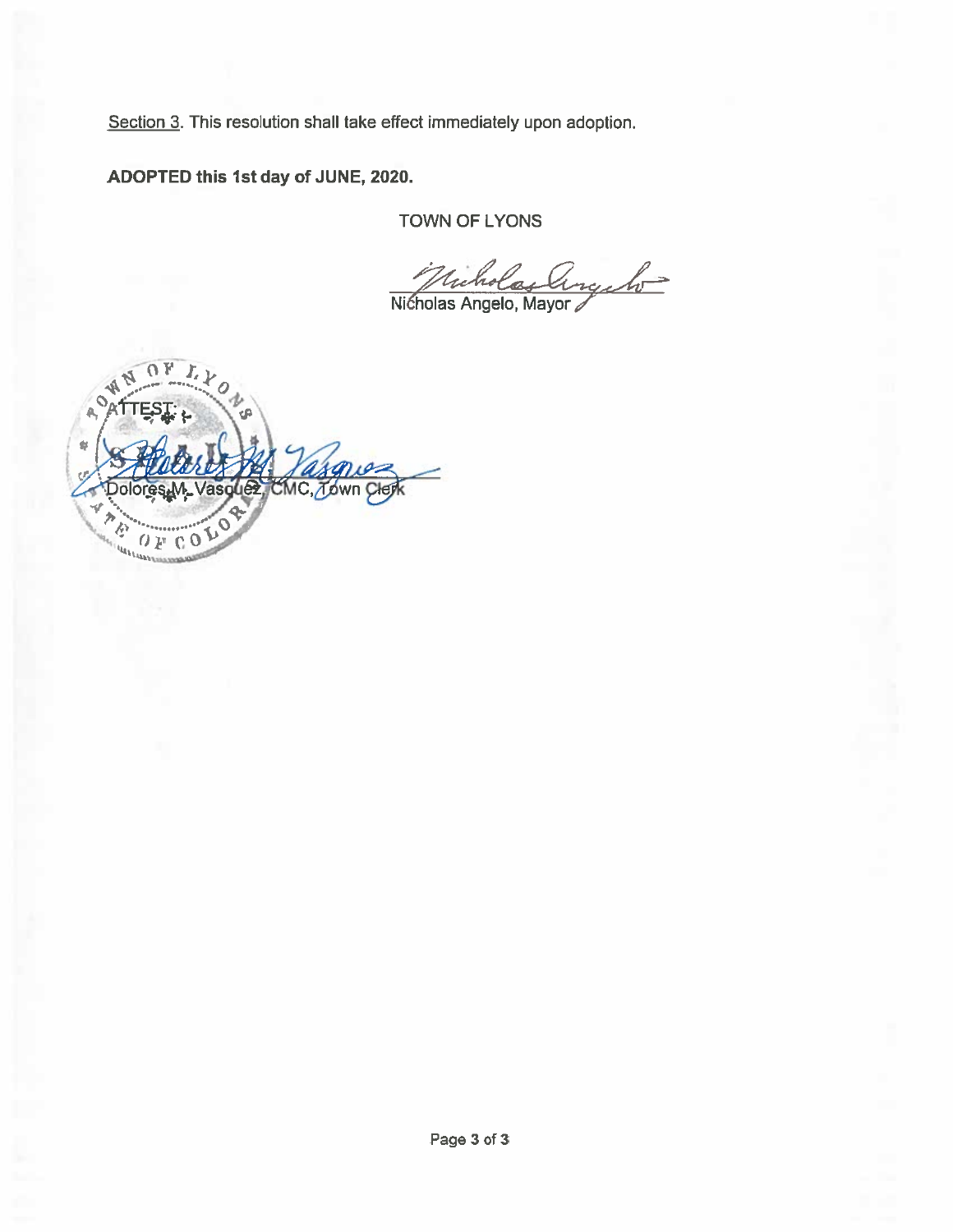EXHIBIT 1: CGRS, Inc. Change Order #10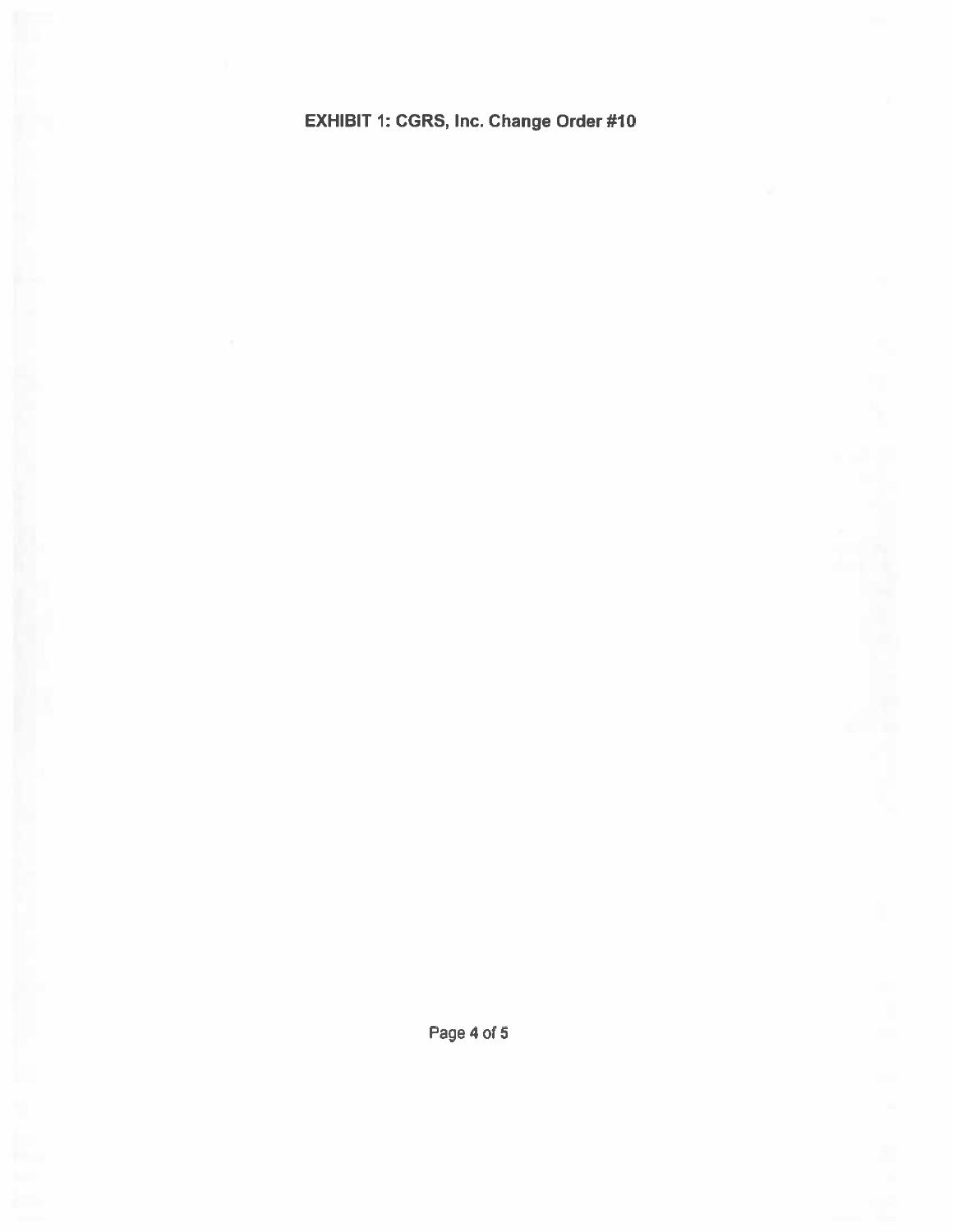

## **CHANGE ORDER**

|    | EDA Project No. 05-01-05734                                | Drawing No. N/A                                       |              | Sheet No. N/A                   | Order No. 10<br><b>CGRS PR No. N/A</b> |
|----|------------------------------------------------------------|-------------------------------------------------------|--------------|---------------------------------|----------------------------------------|
| 1. | Reason for change:                                         |                                                       |              |                                 |                                        |
|    | Project close out - overages, shortages and unbilled items |                                                       |              |                                 |                                        |
| 2. | Description of Change:                                     |                                                       |              |                                 |                                        |
|    | See attached narrative.                                    |                                                       |              |                                 |                                        |
| 3. | Change in Contract Cost:                                   | 4.                                                    |              | <b>Change in Contract Time:</b> |                                        |
|    | U<br>increase of                                           |                                                       | $\cup$       | increase of                     |                                        |
|    | $\mathbf{x}$<br>decrease of \$115,853.50                   |                                                       | U            | decrease of                     |                                        |
|    | $\prod$<br>no change                                       |                                                       | $\mathbf{x}$ | no change                       |                                        |
| 5. | <b>Contract Adjustment Summary:</b>                        |                                                       |              |                                 |                                        |
|    | Original Contract Sum:<br>\$                               | 1,989,995.00                                          |              |                                 |                                        |
|    | Previous Approved Changes:<br>S                            | $-165,767.31$                                         |              |                                 |                                        |
|    | <b>Adjusted Contract Sum:</b><br>\$                        | $-115,853.50$                                         |              |                                 |                                        |
|    | New Contract Sum:<br>\$                                    | 1,708,374.19                                          |              |                                 |                                        |
|    | SUBMITTED:<br>hn Turner                                    |                                                       |              |                                 | Date: 5/13/2020                        |
|    |                                                            | Contractor                                            |              |                                 |                                        |
|    | <b>APPROVED:</b>                                           | <b>Town Engineer</b>                                  |              | Date:                           | 51/3/2020                              |
|    | Shorlene St<br><b>APPROVED:</b>                            |                                                       |              | Date:                           | 5/13/2020                              |
|    |                                                            | Project Manager (for certain change orders per LMC)   |              |                                 |                                        |
|    | APPROVED:                                                  |                                                       |              | Date:                           | and the company of the company of      |
|    |                                                            | Finance Director (for certain change orders per LMC)  |              |                                 |                                        |
|    | APPROVED:                                                  |                                                       |              | Date:                           |                                        |
|    |                                                            | Administrator (for certain change orders per LMC)     |              |                                 |                                        |
|    | APPROVED:                                                  | Board of Trustees (for certain change orders per LMC) |              | Date: $\_\_$                    |                                        |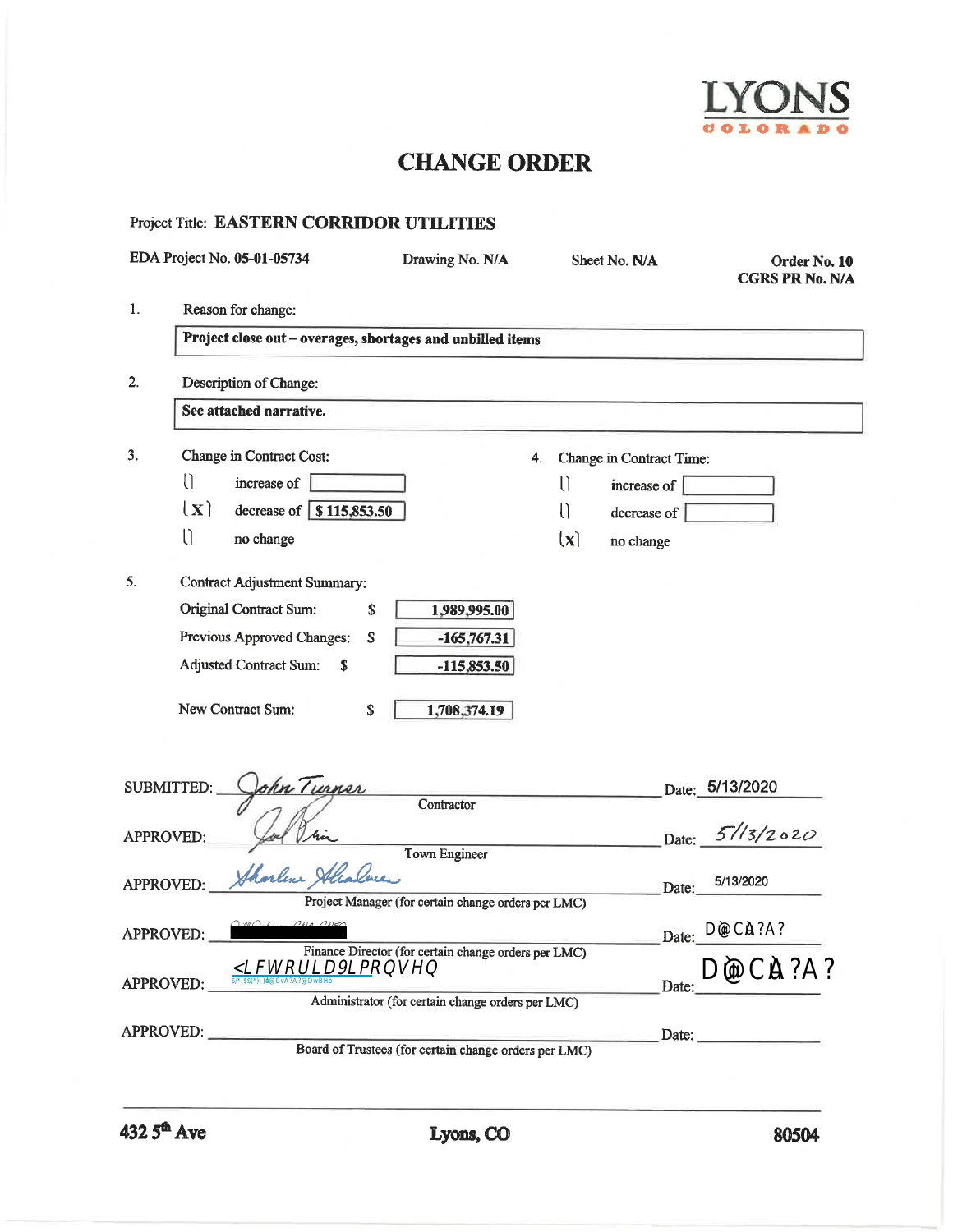

#### **CHANGE ORDER SUMMARY**

| Town<br>Change<br>Order# | <b>CGRS</b><br><b>PR#</b> | Date of<br><b>Request</b> | <b>Description</b>                                                                                                                      | <b>Change Order</b><br>Amount |               |    |                                                                |   |              |               |  | <b>Previous</b><br><b>Change Orders</b> |  |  |  | <b>Contract</b><br><b>Sum</b> | <b>Status</b> |
|--------------------------|---------------------------|---------------------------|-----------------------------------------------------------------------------------------------------------------------------------------|-------------------------------|---------------|----|----------------------------------------------------------------|---|--------------|---------------|--|-----------------------------------------|--|--|--|-------------------------------|---------------|
|                          |                           |                           |                                                                                                                                         |                               |               |    |                                                                | ŝ | 1,989,995.00 |               |  |                                         |  |  |  |                               |               |
| $\mathbf{1}$             | <b>1A</b>                 | 7/29/2019                 | Add - Excavate, clean & video existing<br>24" RCP & 27" steel lines                                                                     | \$                            | 37,000.00     | Ś  | ×.                                                             | Ŝ | 2,026,995.00 | Completed     |  |                                         |  |  |  |                               |               |
| $\overline{2}$           | $\overline{2}$            | 7/12/2019                 | Add - PLC & Modern                                                                                                                      | \$                            | 5,016.81      | Ś. | 37,000.00                                                      | Ś | 2.032.011.81 | Completed     |  |                                         |  |  |  |                               |               |
| 3                        | 4                         | 8/22/2019                 | Add - Pressure Relief Valve in PRV #7                                                                                                   | Ś.                            | 10,822.00     | Ŝ. | 42,016.81                                                      | Ŝ | 2,042,833.81 | Completed     |  |                                         |  |  |  |                               |               |
| 4                        | s                         | 10/18/2019                | Deduct - Wet Tap at PRV 6 & 8                                                                                                           | Ŝ                             | (2,000.00)    | Ś  | 52.838.81                                                      | Ś | 2,040,833.81 | Completed     |  |                                         |  |  |  |                               |               |
| 5                        | 6.                        | 10/18/2019                | Add - Pressure Relief Valve in PRV 6 & 8                                                                                                | Ś.                            | 15,936.00     | Ś. | 50,838.81                                                      | Ŝ | 2,056,769.81 | Completed     |  |                                         |  |  |  |                               |               |
| 6                        | 3A                        | 11/7/2019                 | Add / Deduct - Add HDD, Reduce Open<br>Trench, Remove Ramming, Add Tunnel<br>Engineering, Add 24" RCP sleeving, Add<br>24" HDD Flowfill | s.                            | (272, 493.12) | Ś  | 66,774.81                                                      | Ś | 1.784,276.69 | Completed     |  |                                         |  |  |  |                               |               |
|                          |                           |                           | <b>Time Adjustment to Contract</b>                                                                                                      |                               |               |    |                                                                |   |              |               |  |                                         |  |  |  |                               |               |
| $\overline{I}$           |                           | 11/11/2019                | Add - Stone Canyon LS Pump Sheaving &<br><b>Motor Replacement</b>                                                                       | Ŝ.                            | 7.036.00      |    | $$$ (205,718.31)                                               | Ś | 1,791,312.69 | For signature |  |                                         |  |  |  |                               |               |
| ß.                       | 8                         | 3/16/2020                 | Add - Stone Canyon LS Manhole<br>Replacement                                                                                            | Ś                             | 25,300,00     |    | $$$ (198,682.31)                                               | Ś | 1,816,612.69 | For signature |  |                                         |  |  |  |                               |               |
| 9                        | 9                         | 4/24/2020                 | <b>Add - Misc Const Items</b>                                                                                                           | Ś.                            | 7,615.00      |    | $\left  \frac{1}{2}$ (173,382.31) $\left  \frac{1}{2} \right $ |   | 1,824,227.69 | For signature |  |                                         |  |  |  |                               |               |
| 10                       | ÷                         | 5/12/2020                 | Project Close Out - overages, shortages<br>and unbilled items                                                                           | Ś.                            | (115, 853.50) |    | \$ [165,767.31]                                                | Ś | 1,708,374,19 | In Progress   |  |                                         |  |  |  |                               |               |

#### COST REASONABLENESS JUSTIFICATION

JVA has reviewed this change order and finds it accurate in capturing the overages, shortages and unbilled item as changes occurred during construction. The costs for this change order are reasonable and comparable based on the original contract bid items and negotiated costs for the change order bid items.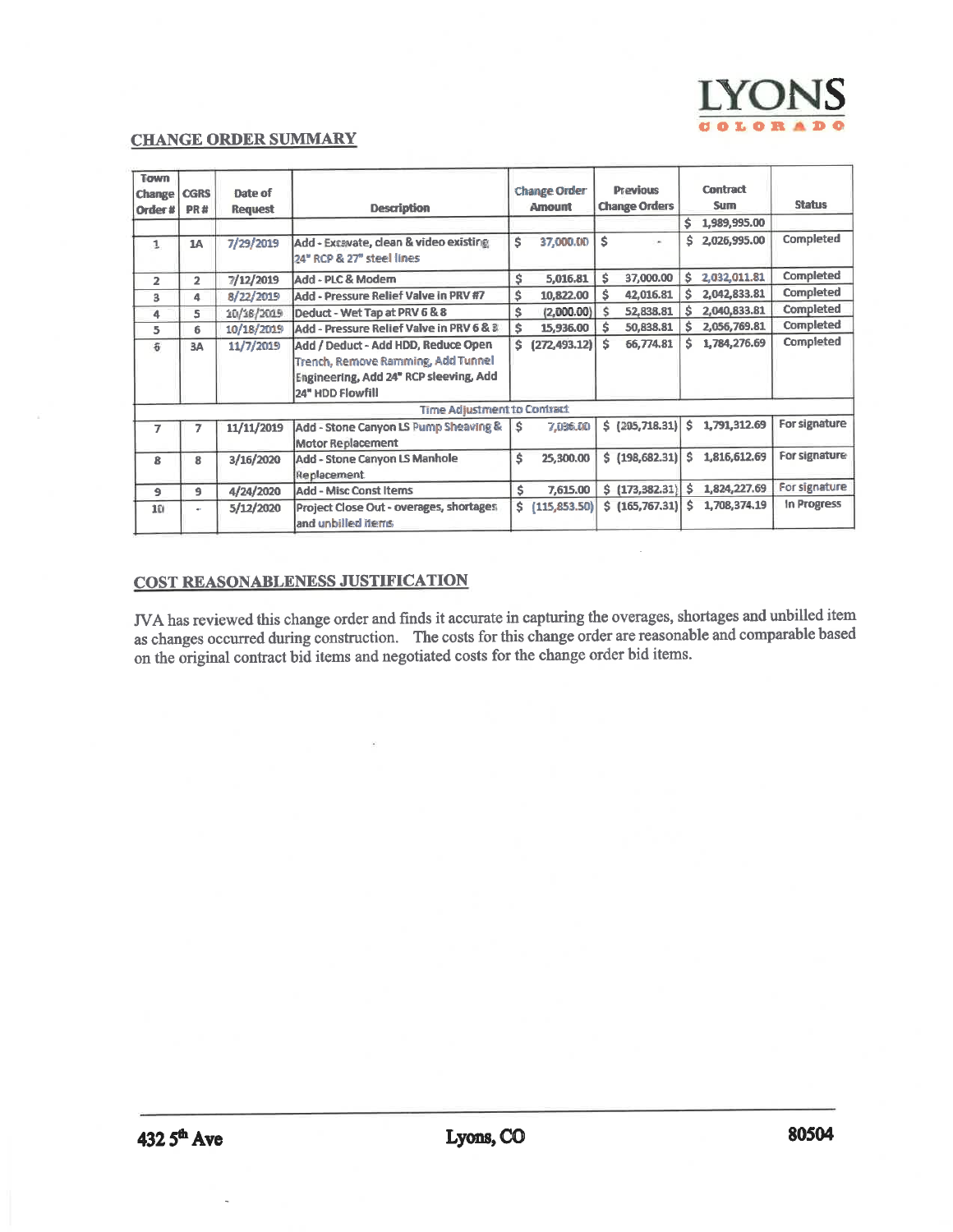

www.ivaiva.com



May 12, 2020

Mr. Philip Strom Town of Lyons 432 5<sup>th</sup> Avenue Lyons, CO 80540

RE: Eastern Corridor Utilities - Change Order #10 **Justification Letter** Town of Lyons 2686c - Eastern Corridor Lift Station

Dear Philip:

Throughout the Lyons Eastern Corridor Project, several bid items were either underbilled or overbilled as compared with the original bid by CGRS. This being a unit price contract, the quantities are subject to change, and the amounts billed for each item adjust to what is needed for project completion. As per Section 01025 - Measurement and Payment of the Project Manual, the amount paid for actual work can be more or fewer than what is listed in the original bid. Any changes to the quantities indicated will be paid for at the original unit prices agreed upon in the contract. Final payment for Work completed is governed by unit prices, and made on the basis of the actual measurements and quantities accepted by the Engineer multiplied by the unit price for Work. Below in Table 1 is a list of line items from the Bid Tab that were billed beyond the original scheduled value, along with an explanation for why the actual work completed exceeded the originally planned quantities.

Each of these changes were approved by the Town and JVA at the time of installation. The unit prices from the original bid tab were used for all additional billing beyond 100%.

If you require additional information or have questions, please give me a call at 303-565-4965 or send me and email at  $\text{aspan}(a)$  jvajva.com.

Sincerely, **JVA, INCORPORATED** 

By:

Andrew Sparn, P.E. Project Manager / Associate

 $CC:$ Victoria Simonsen, Town of Lyons Tracy Sanders, Town of Lyons Erika Archer, Town of Lyons Shar Shadowen, P.E., Interwest Consulting Group Josh McGibbon, P.E., JVA, Inc.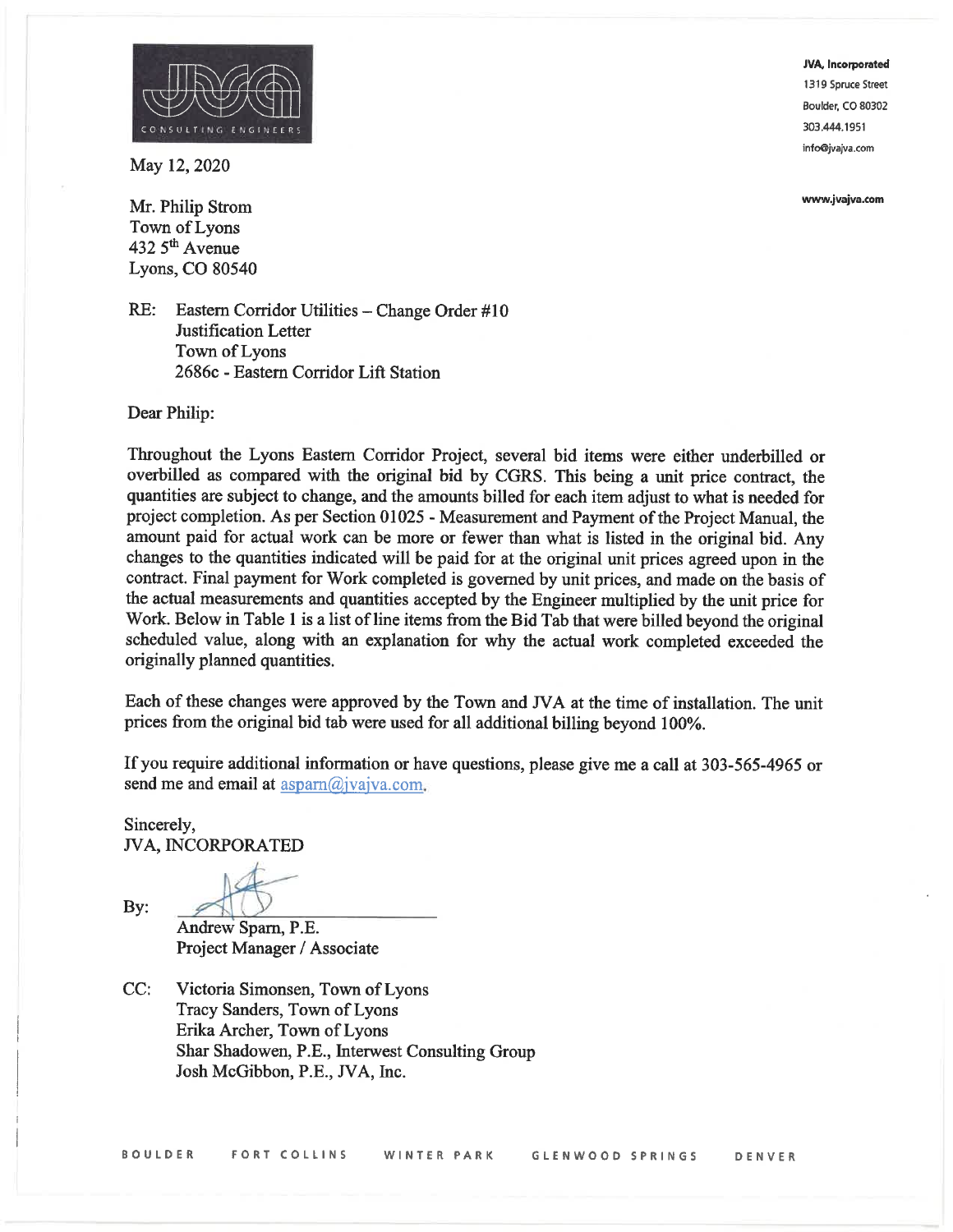

#### Table 1 - Summary of Line Items Billed Past 100%

| Item | <b>Description</b>                                                                    | Total       | <b>Total</b><br><b>Billed</b> | <b>Balance</b>      | %    | <b>Explanation</b>                                                                                                                                                                                                                                                                                       |
|------|---------------------------------------------------------------------------------------|-------------|-------------------------------|---------------------|------|----------------------------------------------------------------------------------------------------------------------------------------------------------------------------------------------------------------------------------------------------------------------------------------------------------|
| 007  | <b>Construction Signs</b><br>(Size D)                                                 | \$1,680.00  | \$3,360.00                    | (51,680.00)         | 200% | Additional traffic control required due to the delay in installing the 4"<br>force main. Rentals of constr. signs exceeded what was planned by<br>100% due to an extended schedule                                                                                                                       |
| 010  | <b>Drum Channelizing</b><br>Device                                                    | \$3,500.00  | \$7,000.00                    | ( \$3,500.00)       | 200% | Additional traffic control required due to the delay in installing the 4"<br>force main. Rentals of drum channelizing devices exceeded what was<br>planned by 100% due to an extended schedule                                                                                                           |
| 029  | 8-inch Ductile Iron<br>Pipe                                                           | \$13,750.00 | \$18,933.00                   | (55, 183.00)        | 138% | Water line that was replaced / relocated was not in the correct place as<br>per the drawings and had to be replaced                                                                                                                                                                                      |
| 030  | 8-inch PVC SDR 35<br>Pipe                                                             | \$5,200.00  | \$28,700.00                   | (523,500.00)        | 552% | Extra work that was done near the ECLS on the existing 8-inch gravity<br>kewer main. CGRS needed to remove and replace all of the existing<br>sewer to connect to the existing manhole.                                                                                                                  |
| 059  | <b>EXCAVATE AND CUT</b><br>INTO 24" RCP                                               | \$12,000.00 | \$18,000.00                   | ( \$6,000.00)       | 150% | Extra unit (total is 3/2) for additional location to excavate and cut into<br>24" RCP at station 24+00.                                                                                                                                                                                                  |
| 060  | <b>EXCAVATE AND</b><br><b>EXPOSE 27" STEEL</b><br><b>LINE</b>                         | \$12,000.00 | \$24,000.00                   | (512,000.00)        | 200% | Extra 2 units (total is 4/2) for the two exploratory potholes on the<br>existing CMP pipe near the ECLS to cross under 66                                                                                                                                                                                |
| 063  | 4-INCH DR 9 HDPE<br>PIPE - SLEEVING WITH<br><b>FLOWFILL ENDS ON</b><br><b>24" RCP</b> | \$10,400.00 | \$97,500.00                   | $($ \$87,100.00 $)$ | 938% | The quantity of force main sleeved through the 24" RCP was way more<br>than originally planned, as approved by JVA and TOL in the field. The<br>additional sleeving was approved for cost savings. The total length<br>sleeved was approximately 1498 LF as opposed to the originally<br>blanned 160 LF. |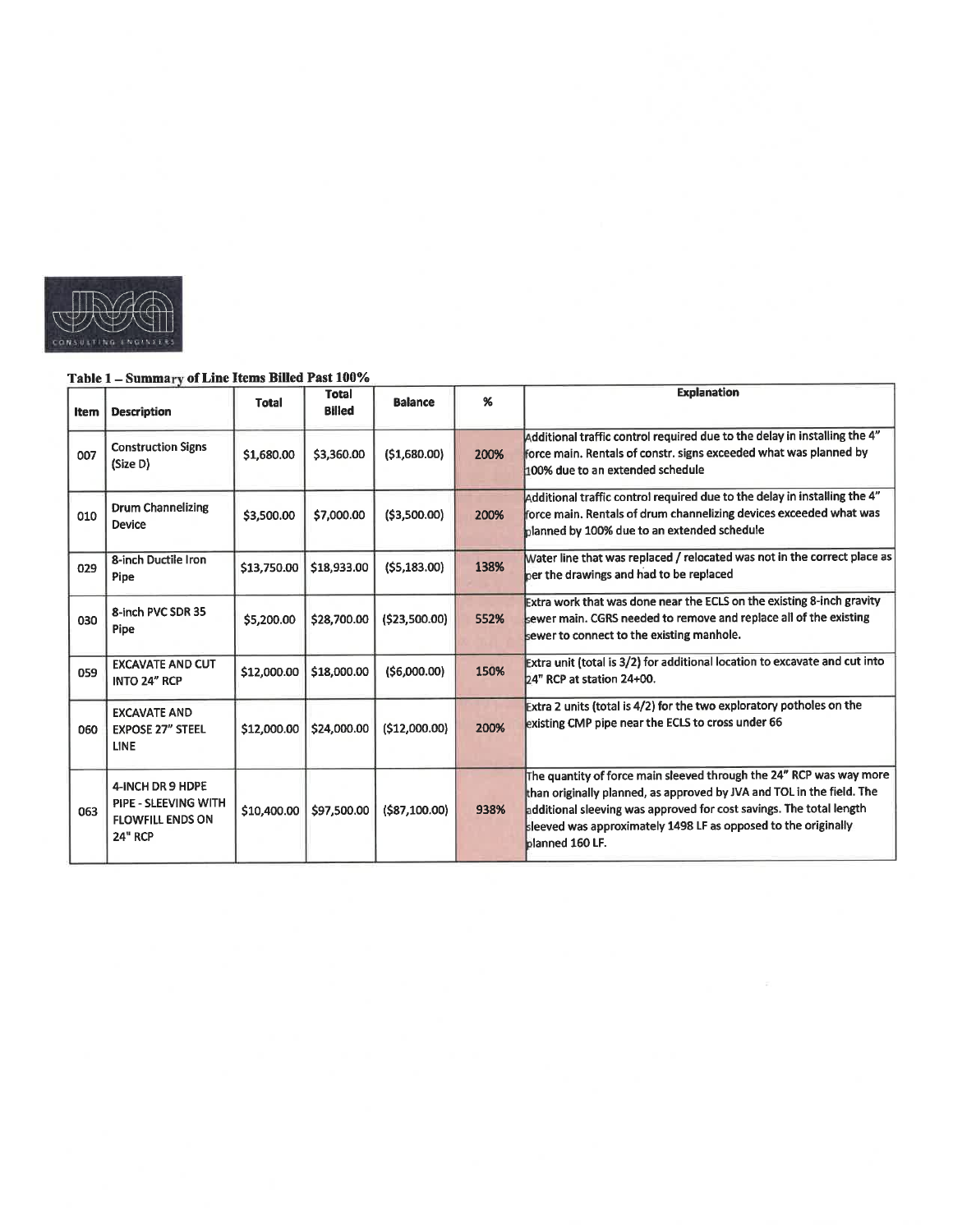#### **EXHIBIT 1**

### **Bid Tabulation**

| Item# | <b>Description</b>                                      | <b>Units</b> | Qty            | <b>Unit Price</b> | <b>Total</b>   |
|-------|---------------------------------------------------------|--------------|----------------|-------------------|----------------|
|       |                                                         |              |                |                   |                |
|       | <b>CHANGE ORDER #10 - FINAL CLOSE OUT BID ITEMS</b>     |              |                |                   |                |
| 005   | <b>Construction Materials Testing</b>                   | <b>HR</b>    | (11.43)        | \$175.00          | ( \$2,000.00)  |
| 006   | Flaggers                                                | <b>HR</b>    | (100)          | \$41.00           | (54, 100.00)   |
| 007   | Construction Signs (Size D)                             | EA           | 12             | \$140.00          | \$1,680.00     |
| 009   | <b>Crash Attenuators</b>                                | EA           | (4)            | \$1,400.00        | ( \$5,600.00)  |
| 010   | Drum Channelizing Device                                | EA           | 50             | \$70.00           | \$3,500.00     |
| 011   | Remove/Replace Asphalt                                  | SY           | (25)           | \$95.00           | ( \$2,375.00)  |
| 012   | Remove/Replace Concrete                                 | SY           | (20)           | \$140.00          | ( \$2,800.00)  |
| 013   | <b>Pressure Cleanout</b>                                | EA           | (2)            | \$7,500.00        | (\$15,000.00)  |
| 014   | Sanitary Cleanout                                       | EA           | (1)            | \$1,800.00        | (\$1,800.00)   |
| 016   | 4-inch DR 9 HDPE Pipe - Horizontal Directional Drilling | LF           | (485)          | \$65.00           | ( \$31,525.00) |
| 017   | Cut Off Walls                                           | EA           | (5)            | \$2,200.00        | (\$11,000.00)  |
| 019   | Silt Fence                                              | LF           | (4170)         | \$4.00            | (\$16,680.00)  |
| 020   | Concrete Washout Area                                   | EA           | (1)            | \$2,400.00        | ( \$2,400.00)  |
| 021   | Sediment Control Log                                    | LF           | (180)          | \$10.00           | ( \$1,800.00)  |
| 022   | <b>Culvert Inlet Protection</b>                         | EA           | (1)            | \$400.00          | (\$400.00)     |
| 024   | Seeding                                                 | AC           | (1.3)          | \$4,950.00        | ( \$6,435.00)  |
| 027   | 6-inch Ductile Iron Pipe                                | LF           | (18.88)        | \$250.00          | (\$4,720.00)   |
| 029   | 8-inch Ductile Iron Pipe                                | LF           | 18.85          | \$275.00          | \$5,183.00     |
| 030   | 8-inch PVC SDR 35 Pipe                                  | LF           | 90.38          | \$260.00          | \$23,500.00    |
| 032   | 10-inch PVC SDR 35 Pipe                                 | LF           | (7)            | \$240.00          | (\$1,680.00)   |
| 033   | 12-inch Ductile Iron Pipe                               | LF           | (16.02)        | \$320.00          | ( \$5,126.00)  |
| 034   | 12-inch by 6-inch Tee                                   | EA           | (1.28)         | \$2,100.00        | (52,688.00)    |
| 039   | 6-inch Gate Valve                                       | EA           | (1)            | \$2,200.00        | ( \$2,200.00)  |
| 042   | 6-inch Fire Hydrant Assembly                            | EA           | (1)            | \$9,000.00        | ( \$9,000.00)  |
| 059   | EXCAVATE AND CUT INTO 24" RCP                           | EA           | $\mathbf{1}$   | \$6,000.00        | \$6,000.00     |
| 060   | EXCAVATE AND EXPOSE 27" STEEL LINE                      | EA           | $\overline{2}$ | \$6,000.00        | \$12,000.00    |
| 061   | CLEANING & TV'ING OF EXIST 24" RCP AND 27               | Hours        | (4.75)         | \$650.00          | ( \$3,087.50)  |
|       | 4-INCH DR 9 HDPE PIPE - SLEEVING WITH FLOWFILL          | LF           |                |                   |                |
| 063   | ENDS ON 24" RCP                                         |              | 1340           | \$65.00           | \$87,100.00    |
| 064   | 4-INCH DR 9 HDPE PIPE - HORIZONTAL DIRECTIONAL          | LF           |                |                   |                |
|       | DRILLING (WITH COBBLE)                                  |              | (816)          | \$140.00          | (\$114,240.00) |
| 066   | 4-INCH DR 9 HDPE PIPE - OPEN CUT (WITH COBBLE)          | LF           | (48)           | \$170.00          | ( \$8,160.00)  |

**CHANGE ORDER #10 TOTAL (\$115,853.50)**

**CHANGE ORDER TOTAL (\$281,620.81)**

**CURRENT CONTRACT TOTAL \$1,708,374.19**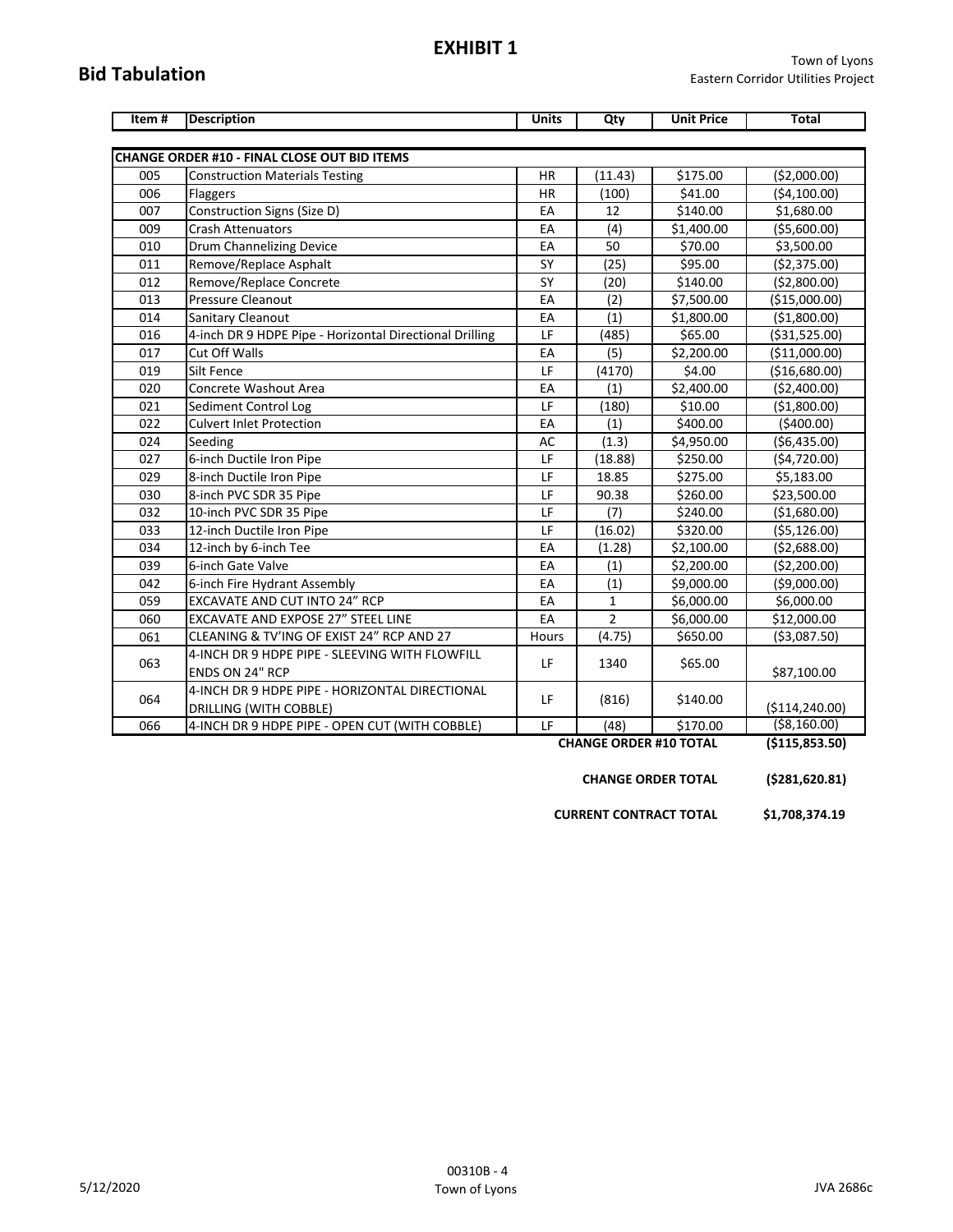## ECOR\_CGRS\_CO Request 10\_2020 0512

Final Audit Report 2020-05-14

| Created:        | 2020-05-14                                   |
|-----------------|----------------------------------------------|
| By:             | Erika Archer (earcher@townoflyons.com)       |
| Status:         | Signed                                       |
| Transaction ID: | CBJCHBCAABAAA_XCvKWDiSy5cPNoCAXiobr6iz_Du2VJ |
|                 |                                              |

## "ECOR\_CGRS\_CO Request 10\_2020 0512" History

- **D** Document created by Erika Archer (earcher@townoflyons.com) 2020-05-14 - 4:17:26 PM GMT- IP address: 65.101.227.171
- Document emailed to Jill Johnson (jjohnson@townoflyons.com) for signature 2020-05-14 - 4:18:22 PM GMT
- **Email viewed by Jill Johnson (jjohnson@townoflyons.com)** 2020-05-14 - 8:42:26 PM GMT- IP address: 65.101.227.171
- $\mathscr{O}_\mathbf{G}$  Document e-signed by Jill Johnson (jjohnson@townoflyons.com) Signature Date: 2020-05-14 - 8:42:47 PM GMT - Time Source: server- IP address: 65.101.227.171
- Signed document emailed to Erika Archer (earcher@townoflyons.com) and Jill Johnson (jjohnson@townoflyons.com) 2020-05-14 - 8:42:47 PM GMT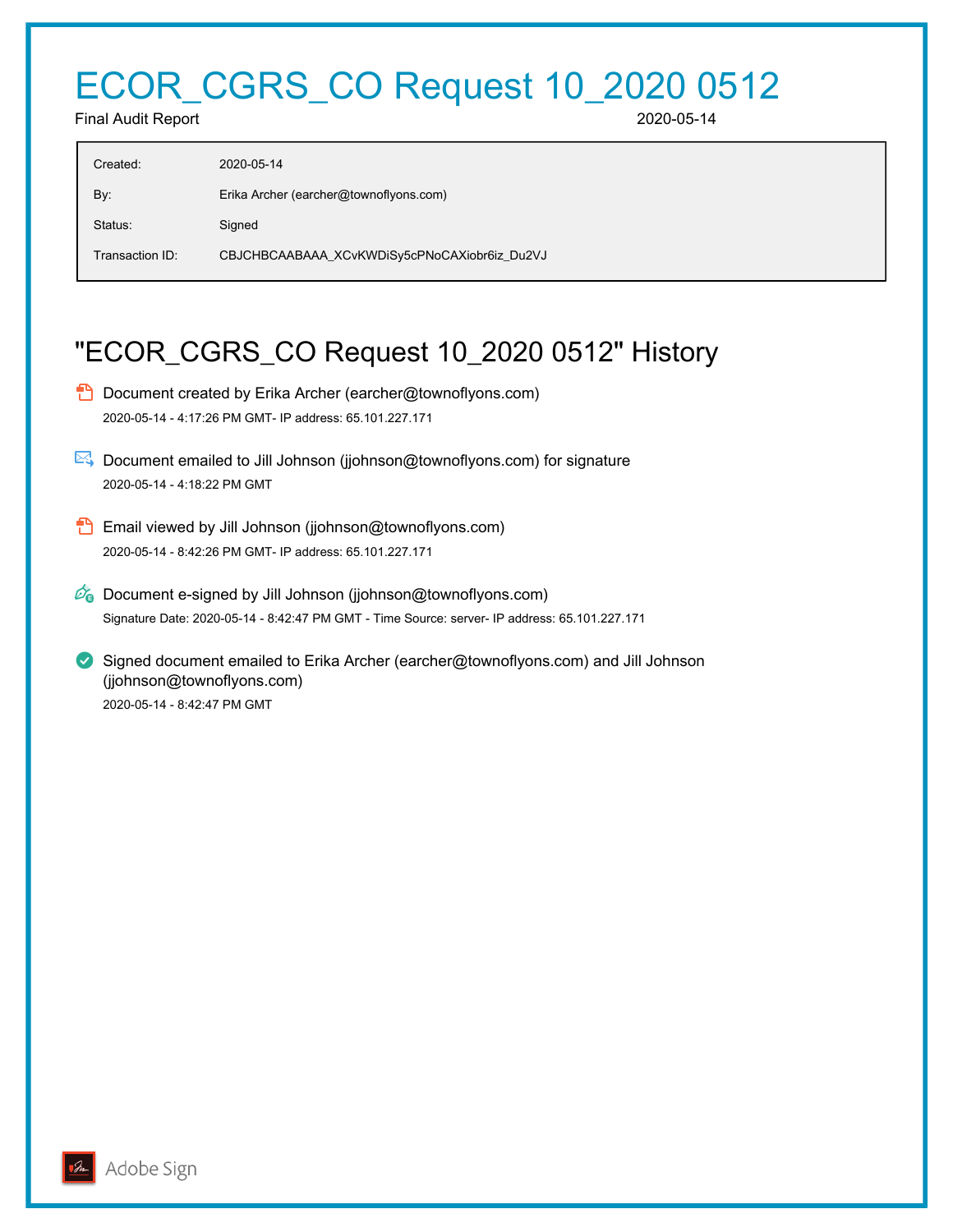# ECOR\_CGRS\_CO Request 10\_2020 0512 -

## signed

Final Audit Report 2020-05-14

| Created:        | 2020-05-14                                   |
|-----------------|----------------------------------------------|
| By:             | Erika Archer (earcher@townoflyons.com)       |
| Status:         | Signed                                       |
| Transaction ID: | CBJCHBCAABAAtJbe_-GjYiJhp2uHpVmveavdibQpnPXy |

## "ECOR\_CGRS\_CO Request 10\_2020 0512 - signed" History

- **D** Document created by Erika Archer (earcher@townoflyons.com) 2020-05-14 - 9:27:31 PM GMT- IP address: 65.101.227.171
- Document emailed to Victoria Simonsen (vsimonsen@townoflyons.com) for signature 2020-05-14 - 9:28:22 PM GMT
- **B** Email viewed by Victoria Simonsen (vsimonsen@townoflyons.com) 2020-05-14 - 9:38:23 PM GMT- IP address: 65.101.227.171
- $\mathscr{O}_\bullet$  Document e-signed by Victoria Simonsen (vsimonsen@townoflyons.com) Signature Date: 2020-05-14 - 9:39:02 PM GMT - Time Source: server- IP address: 65.101.227.171
- Signed document emailed to Victoria Simonsen (vsimonsen@townoflyons.com) and Erika Archer (earcher@townoflyons.com) 2020-05-14 - 9:39:02 PM GMT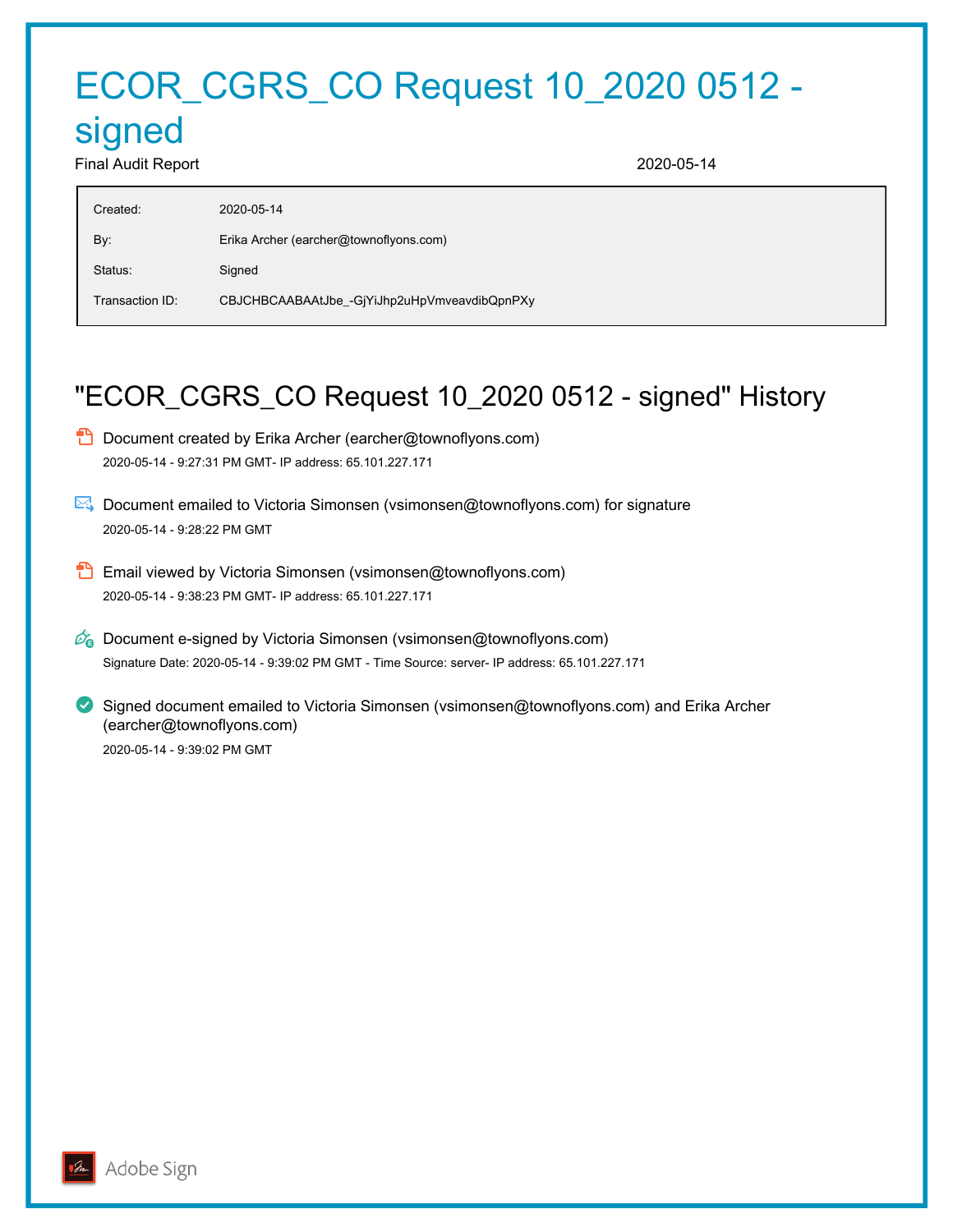## **EXHIBIT 2: CGRS, Inc. Amendment 6**

Page 5 of 5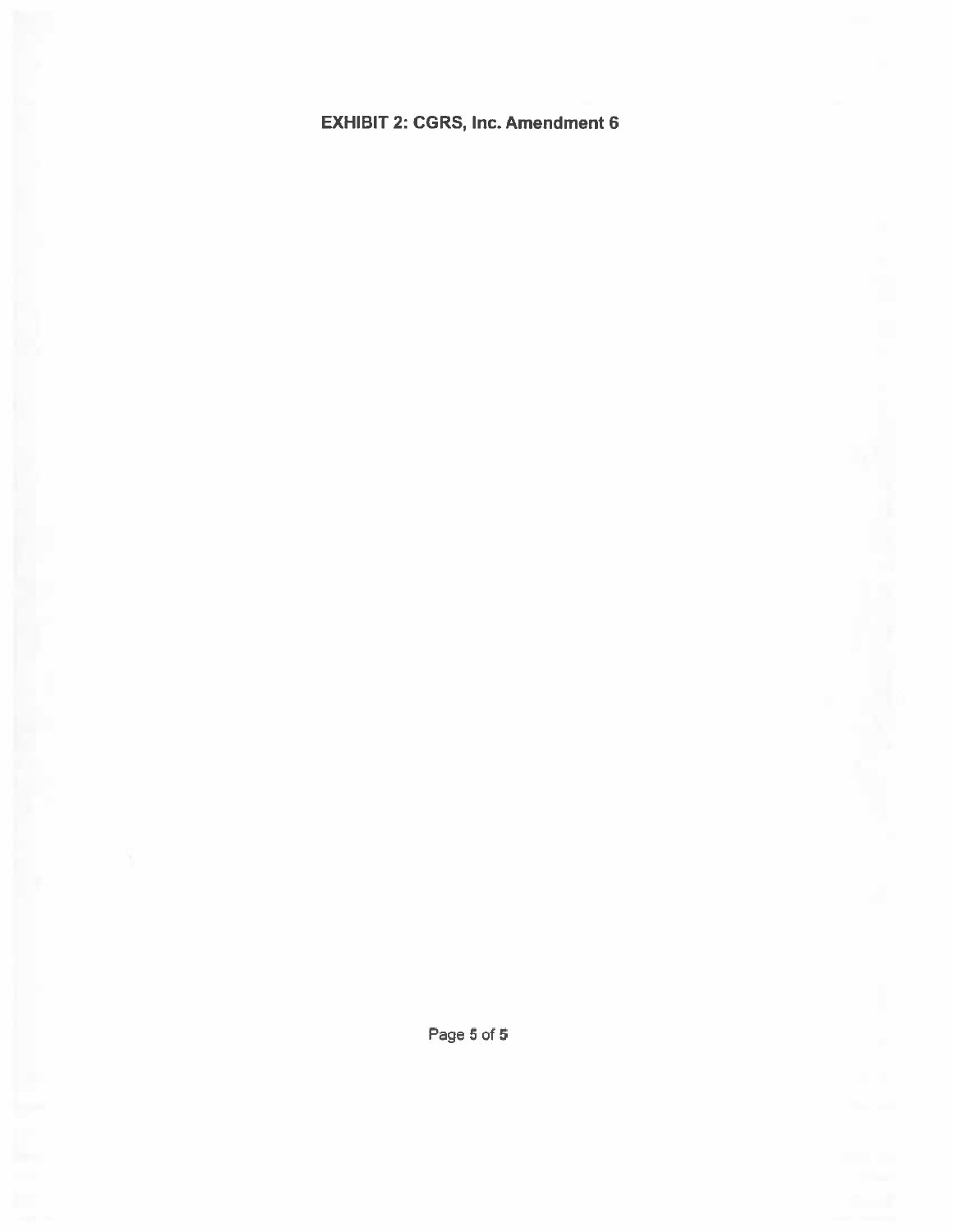#### Town of Lyons, Colorado

#### **SIXTH AMENDMENT TO CONSTRUCTION AGREEMENT WITH CGRS, INC.**

#### **Project Name: Eastern Corridor Utilities Project Project Number: 05-01-05734**

This SIXTH AMENDMENT TO CONSTRUCTION AGREEMENT ("Sixth Amendment") is made and entered into on the date upon which it is mutually executed by the Parties (the "Effective" Date"), by and between the TOWN OF LYONS, COLORADO, a municipal corporation of the State of Colorado, with offices at 432 5th Avenue, Lyons, Colorado 80540 (the "Town"), and CGRS, Inc. with offices at 1301 Academy Court, Fort Collins, CO 80524 (the "Contractor"). The Town and the Contractor may be referred to collectively as the "Parties" and each individually as "Party".

#### **WITNESSETH**

WHEREAS, pursuant to Resolution 2019-36, the Town and the Contractor entered into that certain Construction Agreement, Project Number 05-01-05734, dated May 8, 2019 ("Original Agreement") for Contractor to perform the Work as specified in the Contract Documents, for a not-to-exceed cost of ONE MILLION NINE HUNDRED EIGHTY-NINE THOUSAND NINE HUNDRED NINETY-FIVE DOLLARS AND NO CENTS (\$1,989,995.00) (the "Project"); and

WHEREAS, the Town has obtained funding for the Project from both the U.S. Department of Commerce Economic Development Administration (EDA) and the Department of Housing and Urban Development Community Development Block Grant Disaster Recovery (CDBG-DR) under Boulder County Collaborative sub-allocation INF-00021; and

**WHEREAS, Section 5.00 of the Original Agreement permits the Town to adjust the** Contract Price and Section 7.00 of the Original Agreement requires that the Town pay for work beyond that described in the Original Agreement in a separate agreement signed by both the Parties prior to the commencement of the additional work; and

**WHEREAS, pursuant to the amendment provisions of the Agreement, the Parties** entered into that certain First Amendment to Construction Agreement dated September 18, 2019 authorizing the Contractor to perform additional services to inspect and examine the viability of abandoned water lines from the City of Longmont for use on this project in the additional amount of THIRTY-SEVEN THOUSAND DOLLARS AND NO CENTS (\$37,000.00); and

WHEREAS, the Parties entered into that certain Second Amendment to Construction Agreement dated October 24, 2019 in order to add critical monitoring capability and protections to the system in order to protect the downstream distribution piping in the additional amount of FIFTEEN THOUSAND EIGHT HUNDRED THIRTY-EIGHT DOLLARS AND EIGHTY-ONE CENTS (\$15,838.81); and

WHEREAS, the Parties entered into that certain Third Amendment dated December 2. 2019 to allow for the additional scope of work as defined in Change Orders 4, 5 and 6, including the rerouting of the original design in order to utilize abandoned lines from the City of Longmont

Sixth Amendment to Construction Agreement with CGRS, Inc. Project/Services Name: Eastern Corridor Utilities Project Page 1 of 5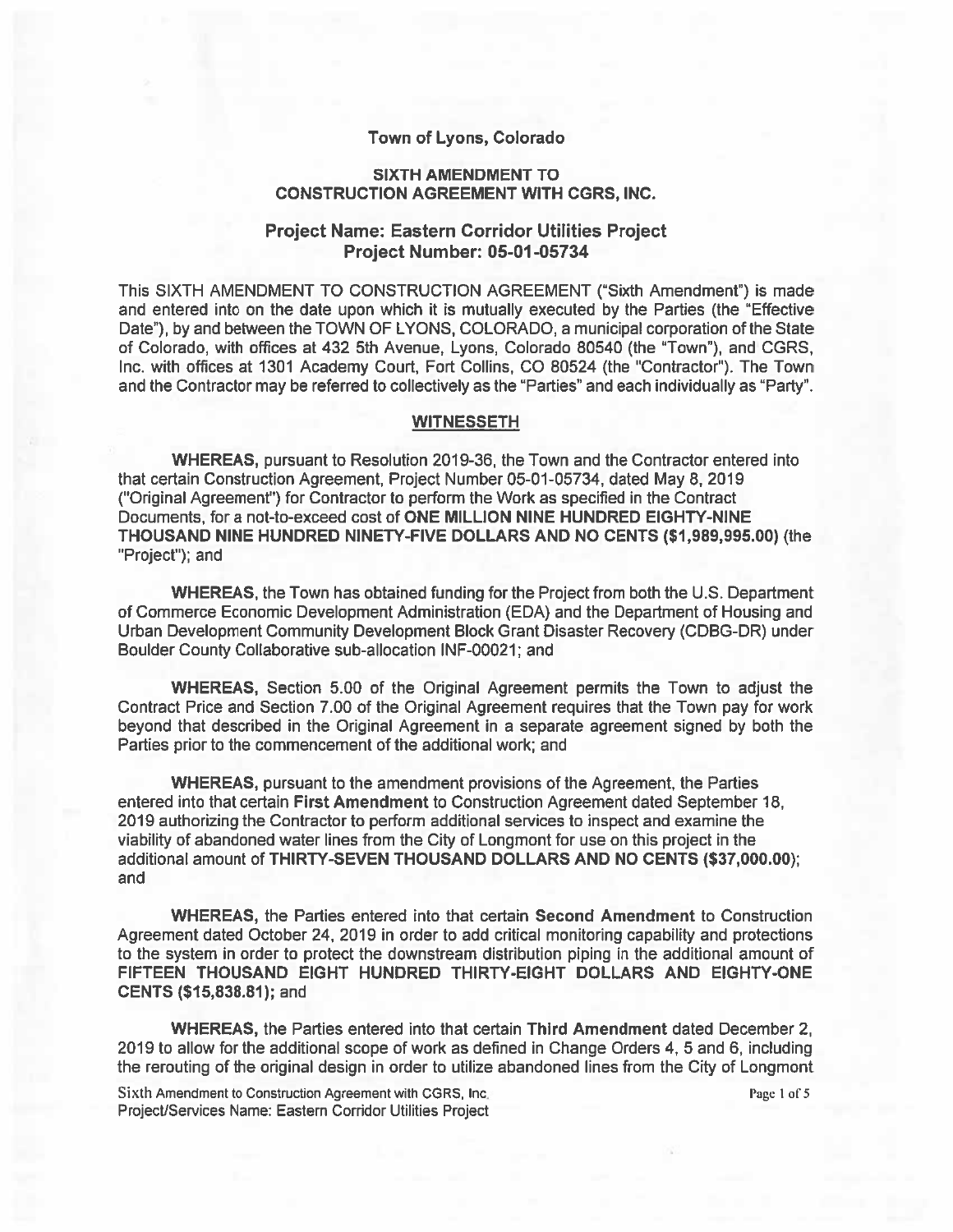and other related changes, resulting in an overall reduction to the contract amount by (-)TWO HUNDRED FIFTY-EIGHT THOUSAND FIVE HUNDRED FIFTY-SEVEN DOLLARS AND TWELVE CENTS (-\$258,557.12); and

WHEREAS, the Parties entered into that certain Fourth Amendment to extend the term of the Original Agreement to May 15, 2020 for work funded by the EDA and June 30, 2020 for all other work; and

WHEREAS, the Parties entered into that certain Fifth Amendment to allow for the additional scope of work as defined in Change Orders 7, 8, and 9, to upgrade the existing pump in order to increase the capacity of the Stone Canyon Lift Station to handle additional flow from the Eastern Corridor Lift Station as required by CDPHE, the Stone Canyon Lift Station Manhole Replacement, and the addition of miscellaneous construction items, resulting in an increase to the contract amount by THIRTY-NINE THOUSAND NINE HUNDRED FIFTY-ONE DOLLARS AND NO CENTS (\$39,951.00); and

WHEREAS, the Parties need another amendment to account for overages, shortages and unbilled items at project close-out and have submitted Change Order #10 for an overall reduction to the contract amount by (-)ONE HUNDRED FIFTEEN THOUSAND EIGHT HUNDRED FIFTY-THREE DOLLARS AND FIFTY CENTS (-\$115,853.50) as outlined in Exhibit A for a new total not-to-exceed contract amount of ONE MILLION SEVEN HUNDRED EIGHT THOUSAND THREE HUNDRED SEVENTY-FOUR DOLLARS AND NINETEEN CENTS (\$1,708,374.19) ("Sixth Amendment"); and

NOW, THEREFORE, for the consideration herein expressed, it is agreed by and between the Town and the Contractor that the Original Agreement shall be amended as follows:

- 1. Recitals. The foregoing recitals are true and correct and are incorporated herein by this reference as though set forth in full.
- 2. Original Terms and Conditions. Except as amended herein, the original terms and conditions of the Agreement remain in full force and effect.
- 3. Scope of Work. The Original Agreement is hereby amended by adding the work items documented to be justified and necessary by Town Staff and design consultant JVA, Inc., attached hereto as EXHIBIT A to this Sixth Amendment and incorporated herein by reference.
- 4. Contract Sum and Payment. The first sentence of Section 5.00 of the Original Agreement entitled "Contract Sum and Payment" is hereby amended to read in full as follows:

The Owner shall pay to the Contractor for performance of the Work encompassed by this Agreement, and the Contractor will accept as full compensation therefore the not-toexceed sum of: ONE MILLION SEVEN HUNDRED EIGHT THOUSAND THREE HUNDRED SEVENTY-FOUR DOLLARS AND NINETEEN CENTS (\$1,708,374.19); subject to adjustment as provided by the Contract Documents ("Contract Price").

5. Force and Effect of Amendment. Notwithstanding anything in the Original Agreement to the contrary, the Original Agreement shall be amended such that all references in the

Sixth Amendment to Construction Agreement with CGRS, Inc. Project/Services Name: Eastern Corridor Utilities Project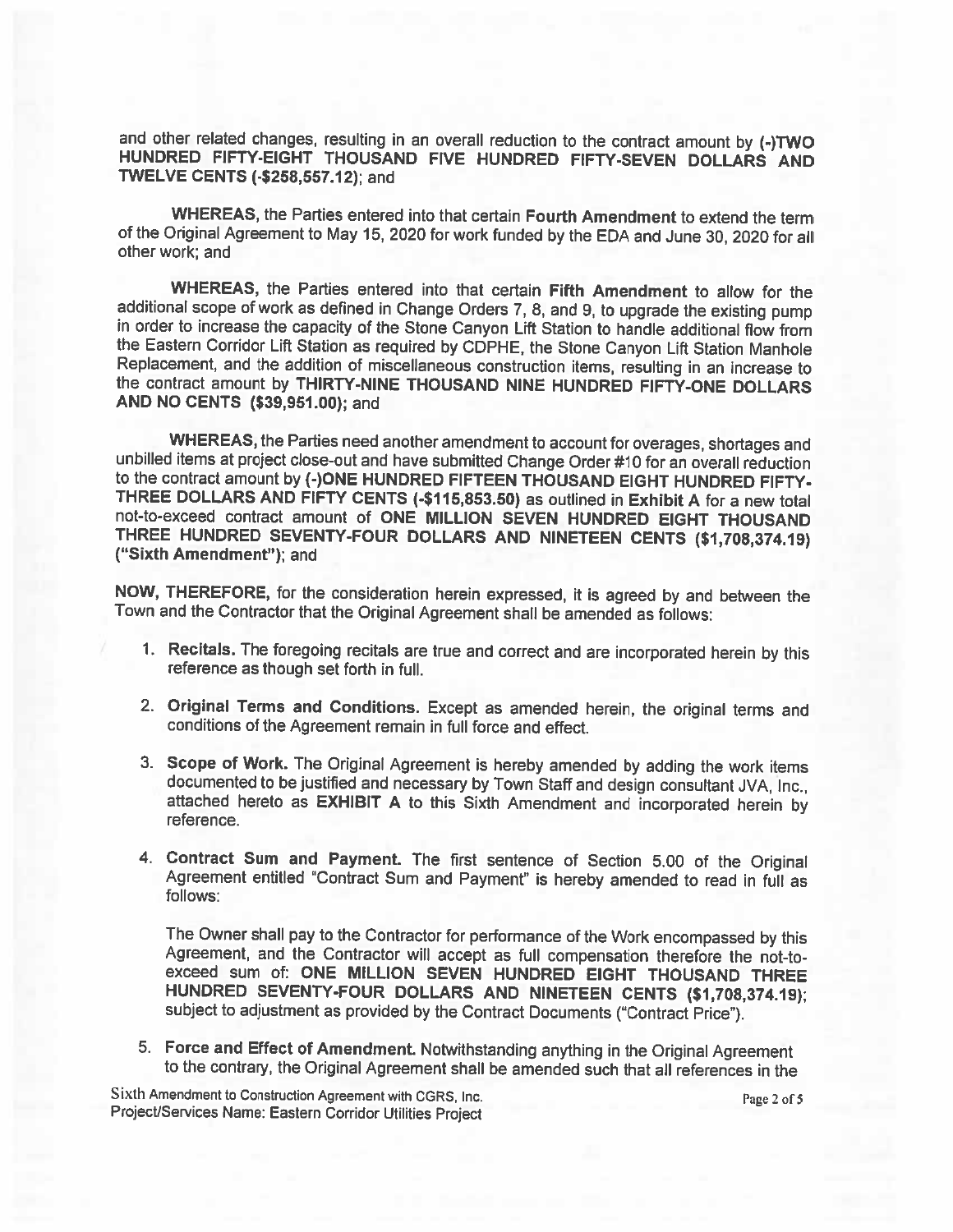Original Agreement to "Agreement" shall refer to the Original Agreement as amended by this Sixth Amendment.

- 6. Conflict. This Sixth Amendment is and shall be construed as part of the Original Agreement. In case of any inconsistency between this Sixth Amendment and the Original Agreement, the provisions containing such inconsistency shall be reconciled with one another to the maximum extent possible, and then to the extent of any remaining inconsistency, the terms of this Sixth Amendment shall control.
- 7. Counterparts. Facsimile or Electronic Signature; Authority. The Parties hereto agree that this Sixth Amendment may be executed in multiple counterparts which, when signed by all parties, shall constitute a binding agreement. The Parties further agree that this Sixth Amendment may be executed by facsimile or electronic signature, and that any facsimile or electronic signature shall be binding upon the Party providing such signature as if it were the Party's original signature.

IN WITNESS WHEREOF, the Parties have executed this Sixth Amendment to the Construction Agreement, Project/Service: Eastern Corridor Utilities Project, to be effective as of the date of mutual execution by the Parties. By the signature of its representatives below, each Party affirms that it has taken all necessary action to authorize said representative to execute this Sixth Amendment.

Sixth Amendment to Construction Agreement with CGRS, Inc. Project/Services Name: Eastern Corridor Utilities Project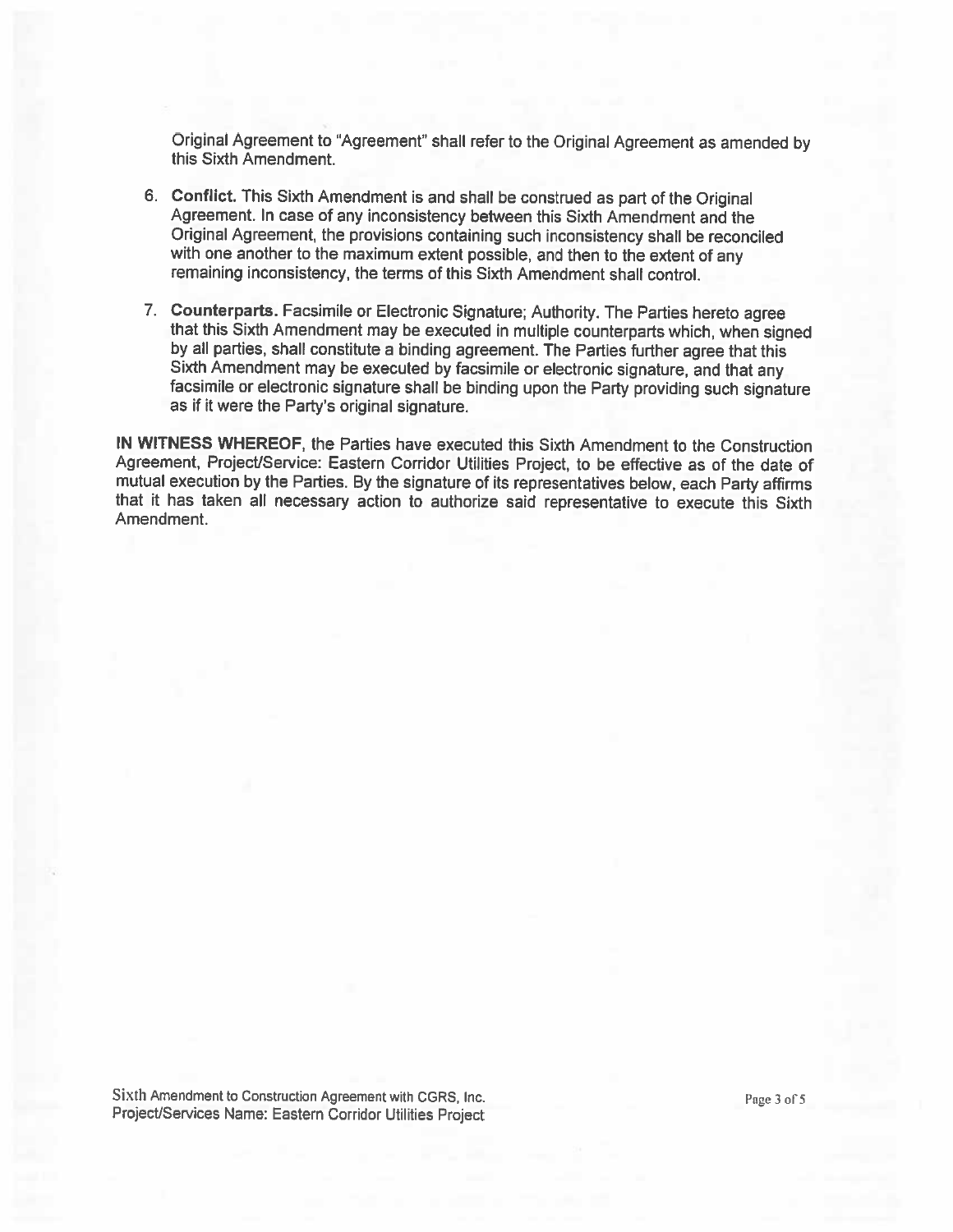THIS SIXTH AMENDMENT TO CONSTRUCTION AGREEMENT is executed and made effective as provided above.

¢.  $50$ Jez, Town Cler  $0800$ **UNIVERSITY** CGRS, Inc.;

TOWN OF LYONS, COLORADO:

Approval by:

By:

Victoria Simonsen, Town Administrator

Printed name: Eric L. Hick

Its: President/CEO

By:

Date of execution: Nay 13 2020

STATE OF Colorado COUNTY OF Larimer<sup>1</sup>  $\log$ 

The foregoing Sixth Amendment to Professional Services Agreement was acknowledged before me this 13th as President / CED day of May  $-2020$  by Eric L. Hick of CGRS. Inc., a Colorado corporation.

Witness my hand and official seal.

My commission expires: 01032672

**KATHLEEN BLOOM Notary Public State of Colorado** Notary ID # 20184000458 My Commission Expires 01-03-2022

Notary Public (Required for all contracts (C.R.S. § 8-40-202(2)(b)(IV)))

Sixth Amendment to Construction Agreement with CGRS, Inc. Project/Services Name: Eastern Corridor Utilities Project

Page 4 of 5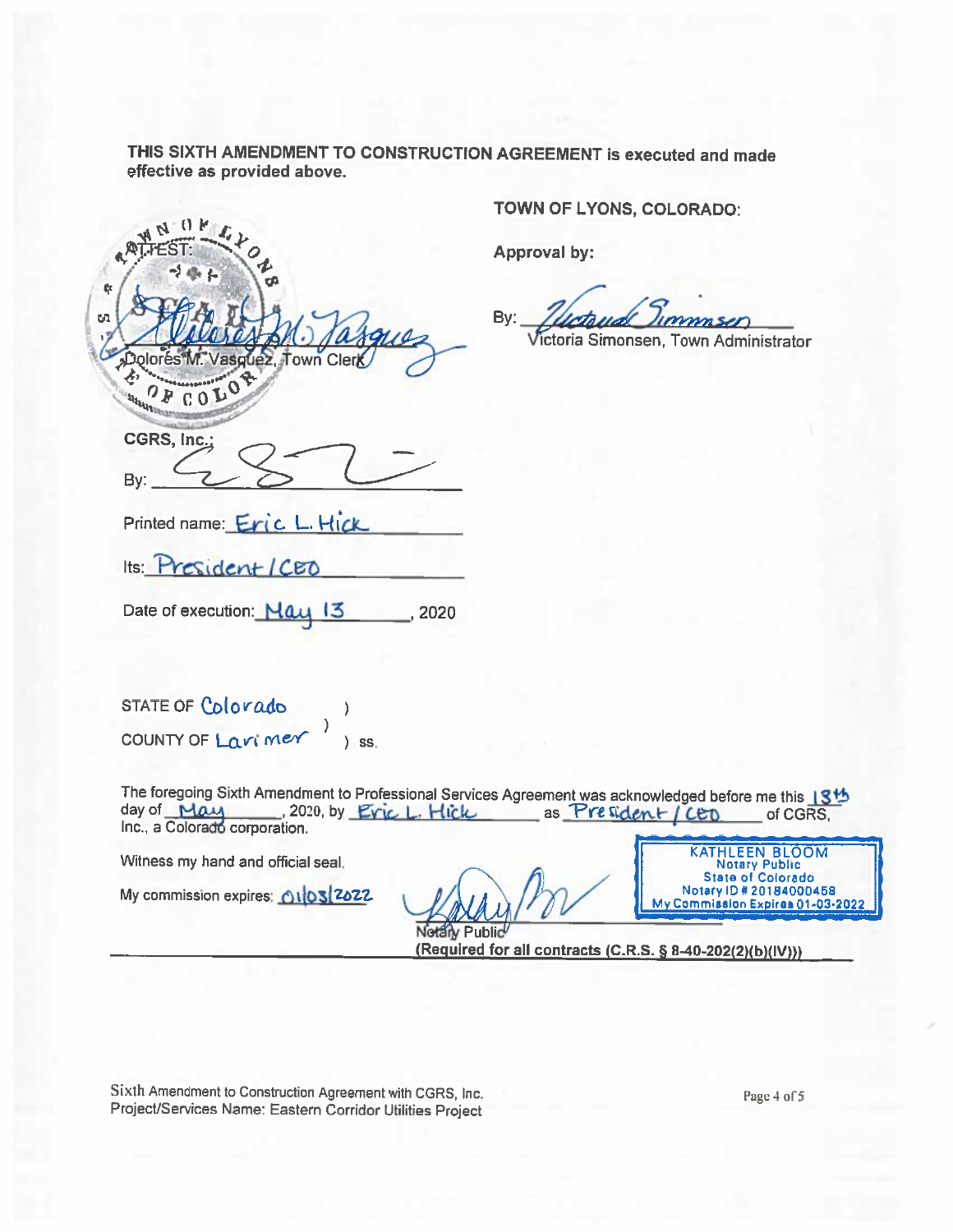## **EXHIBIT 1 - Bid Item Schedule**

Sixth Amendment to Construction Agreement with CGRS, Inc.<br>Project/Services Name: Eastern Corridor Utilities Project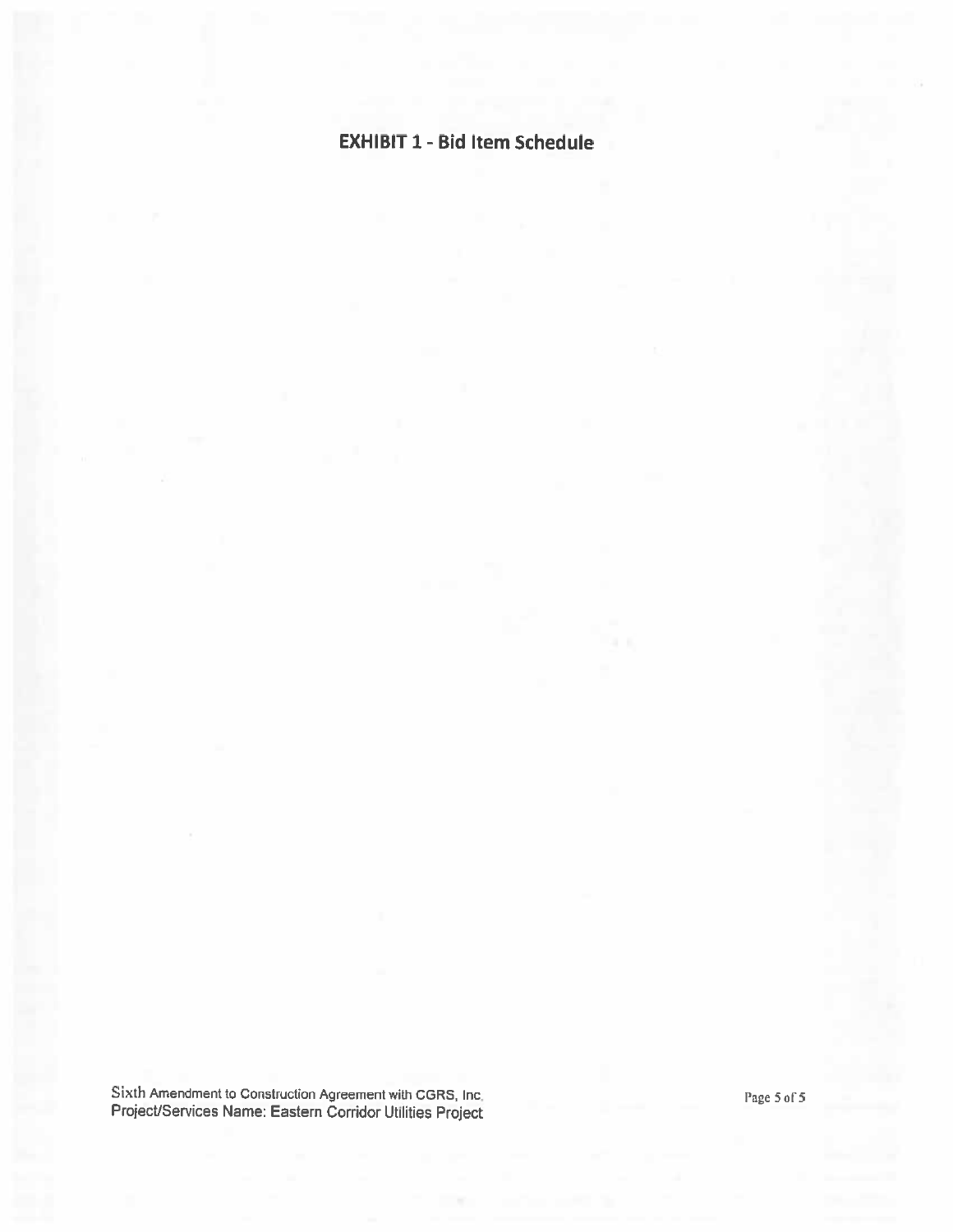## **Bid Tabulation**

#### Town of Lyons Eastern Corridor Utilities Project

#### **ORIGINAL CONTRACT**

| Item#                  | <b>Description</b>                                       | <b>Units</b> | Qty            | <b>Unit Price</b> | <b>Total</b> |
|------------------------|----------------------------------------------------------|--------------|----------------|-------------------|--------------|
|                        |                                                          |              |                |                   |              |
|                        | DIVISION 00 and 01 - General Conditions and Requirements |              |                |                   |              |
| 001                    | <b>Contract General Conditions and Mobilization</b>      | ts.          | $\mathbf{1}$   | \$45,000.00       | \$45,000.00  |
| 002                    | Dewatering                                               | LS           | $\mathbf{1}$   | \$55,000.00       | \$55,000.00  |
| 003                    | <b>Initital Construction Surveying</b>                   | LS.          | $\mathbf{1}$   | \$8,000.00        | \$8,000.00   |
| 004                    | <b>Supplemental Construction Surveying</b>               | <b>HR</b>    | 20             | \$210.00          | \$4,200.00   |
| 005                    | <b>Construction Materials Testing</b>                    | HR.          | 40             | \$175.00          | \$7,000.00   |
| <b>Traffic Control</b> |                                                          |              |                |                   |              |
| 006                    | Flaggers                                                 | HR           | 100            | \$41.00           | \$4,100.00   |
| 007                    | Construction Signs (Size D)                              | EA           | 12             | \$140.00          | \$1,680.00   |
| 008                    | <b>Concrete Barriers</b>                                 | LF           | 200            | \$120.00          | \$24,000.00  |
| 009                    | <b>Crash Attenuators</b>                                 | EA           | 4              | \$1,400.00        | \$5,600.00   |
| 010                    | <b>Drum Channelizing Device</b>                          | EA           | 50             | \$70.00           | \$3,500.00   |
|                        | <b>DIVISION 02 - Sitework</b>                            |              |                |                   |              |
| 011                    | <b>Remove/Replace Aspalt</b>                             | SY           | 50             | \$95.00           | \$4,750.00   |
| 012                    | <b>Remove/Replace Concrete</b>                           | <b>SY</b>    | 20             | \$140.00          | \$2,800.00   |
| 013                    | <b>Pressure Cleanout</b>                                 | EA           | 5              | \$7,500.00        | \$37,500.00  |
| 014                    | <b>Sanitary Cleanout</b>                                 | EA           | $\mathbf{1}$   | \$1,800.00        | \$1,800.00   |
| 015                    | Connection to Stone Canyon Lift Station Manhole          | LS           | 1              | \$11,000.00       | \$11,000.00  |
| 016                    | 4-inch DR 9 HDPE Pipe - Horizontal Directional Drilling  | LF           | 1340           | \$65.00           | \$87,100.00  |
| 017                    | Cut Off Walls                                            | EA           | 5              | \$2,200.00        | \$11,000.00  |
| <b>Erosion Control</b> |                                                          |              |                |                   |              |
| 018                    | <b>Vehicle Tracking Control</b>                          | EA           | 7              | \$2,400.00        | \$16,800.00  |
| 019                    | <b>Silt Fence</b>                                        | LF           | 5670           | \$4.00            | \$22,680.00  |
| 020                    | <b>Concrete Washout Area</b>                             | EA           | 3              | \$2,400.00        | \$7,200.00   |
| 021                    | <b>Sediment Control Log</b>                              | LF           | 400            | \$10.00           | \$4,000.00   |
| 022                    | <b>Culvert Inlet Protection</b>                          | EA           | $\overline{2}$ | \$400.00          | \$800.00     |
| 023                    | Clear and Grub                                           | LS           | $\mathbf{1}$   | \$12,000.00       | \$12,000.00  |
| 024                    | Seeding                                                  | AC           | 3,3            | \$4,950.00        | \$16,335.00  |
| <b>Site Piping</b>     |                                                          |              |                |                   |              |
| 025                    | 4-inch DR 9 HDPE Pipe - Open Cut                         | LF           | 2080           | \$127.00          | \$264,160.00 |
| 026                    | 4-inch Ductile fron Pipe                                 | LF           | 20             | \$260.00          |              |
| 027                    | 6-inch Ductile Iron Pipe                                 | LF           | 20             |                   | \$5,200.00   |
| 028                    | 6-inch PVC SDR 35 Pipe                                   | LF           | 60             | \$250.00          | \$5,000.00   |
| 029                    | 8-inch Ductile Iron Pipe                                 | LF           |                | \$230.00          | \$13,800.00  |
| 030                    | 8-inch PVC SDR 35 Pipe                                   | LF           | 50             | \$275.00          | \$13,750.00  |
| 031                    | 12-inch by 8-inch Reducer                                |              | 20             | \$260.00          | \$5,200.00   |
| 032                    | 10-inch PVC SDR 35 Pipe                                  | EA           | 4              | \$1,500.00        | \$6,000.00   |
| 033                    | 12-inch Ductile Iron Pipe                                | LF           | 140            | \$240.00          | \$33,600.00  |
| 034                    |                                                          | LF           | 40             | \$320.00          | \$12,800.00  |
|                        | 12-inch by 6-inch Tee                                    | EA           | $\overline{2}$ | \$2,100.00        | \$4,200.00   |
| 035                    | 12-inch by 12-inch Tee                                   | EA           | $\overline{2}$ | \$2,400.00        | \$4,800.00   |
| 036                    | 12-inch Ductile Iron Pipe Plug                           | EA           | $\overline{2}$ | \$1,400.00        | \$2,800.00   |
| 037                    | 24-inch Welded Steel Casing and Ramming                  | LF.          | 254            | \$1,410.00        | \$358,140.00 |
| <b>Site Valves</b>     |                                                          |              |                |                   |              |
| 038                    | 4-inch Plug Valve                                        | ËА           | з              | \$3,200.00        | \$9,600.00   |
| 039                    | 6-inch Gate Valve                                        | EA           | $\overline{2}$ | \$2,200.00        | \$4,400.00   |
| 040                    | 12-inch Gate Valve                                       | EA           | 4              | \$4,600.00        | \$18,400.00  |
| 041                    | 2-inch Blowoff Valve Assembly                            | EA           | $\overline{a}$ | \$4,800.00        | \$9,600.00   |
| 042                    | 6-inch Fire Hydrant Assembly                             | EA           | $\mathbf{1}$   | \$9,000.00        | sa nnn nn.   |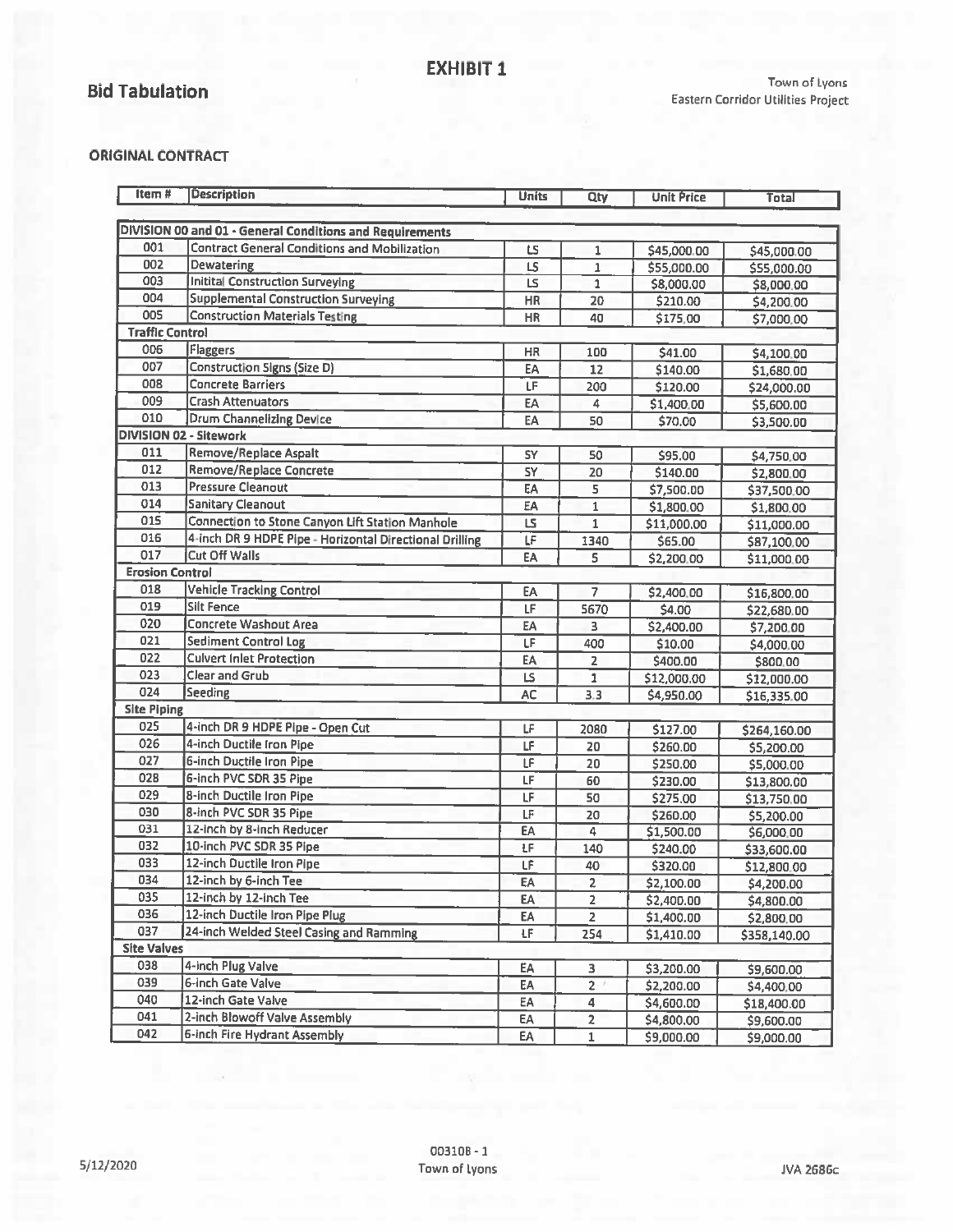### **Bid Tabulation**

Town of Lyons Eastern Corridor Utilities Project

| ltem #        | Description                                              | <b>Units</b> | Qty            | <b>Unit Price</b>              | <b>Total</b>   |
|---------------|----------------------------------------------------------|--------------|----------------|--------------------------------|----------------|
|               |                                                          |              |                |                                |                |
|               | <b>DIVISION 03 - Concrete</b>                            |              |                |                                |                |
| 043           | <b>Concrete Wet Well</b>                                 | EA           | 1              | \$88,000.00                    | \$88,000.00    |
| 044           | 4-Foot Diameter Manhole                                  | EA           | $\overline{2}$ | \$15,000.00                    | \$30,000.00    |
| 045           | 8-Foot Diameter Manhole (overflow storage)               | EA           | 1              | \$65,000.00                    | \$65,000.00    |
| 046           | Overflow Storage Vaults - 2,500 gallons                  | <b>EA</b>    | $\overline{2}$ | \$21,000.00                    | \$42,000.00    |
|               | <b>DIVISION 11 - Equipment</b>                           |              |                |                                |                |
| 047           | Submersible Grinder Pumps                                | EA           | 2              | \$58,000.00                    | \$116,000.00   |
|               | <b>DIVISION 13 - Special Construction</b>                |              |                |                                |                |
| 048           | <b>Odor Control System</b>                               | EA           | 2              | \$19,600.00                    | \$39,200.00    |
|               | <b>DIVISION 15 - Mechanical</b>                          |              |                |                                |                |
| 049           | Pressure Reducing Valve Vaults (PRV) - 6, 7, &8          | EA           | 3              | \$71,000.00                    | \$213,000.00   |
| 050           | 4-inch Ball Check Valve                                  | EA           | 2              | \$900.00                       | \$1,800.00     |
| <b>Piping</b> |                                                          |              |                |                                |                |
| 051           | 4-inch Ductile Iron Pipe                                 | LF           | 40             | \$260.00                       | \$10,400.00    |
| 052           | 4-inch Schedule 40 PVC Pipe                              | LF           | 40             | \$245.00                       | \$9,800.00     |
| 053           | 6-inch Vent and Vent Piping                              | EA           | 3.             | \$4,600.00                     | \$13,800.00    |
|               | <b>DIVISION 16 - Electrical</b>                          |              |                |                                |                |
| 054           | <b>PRV-7 &amp; East Corridor Lift Station Electrical</b> | LS           | $\mathbf{1}$   | \$78,000.00                    | \$78,000.00    |
| 055           | <b>East Corridor Monitoring Panel</b>                    | LS           | 1              | \$92,000.00                    | \$92,000.00    |
| 056           | <b>PRV-6 Electrical</b>                                  | LS           | 1              | \$7,000.00                     | \$7,000.00     |
| 057           | <b>PRV-8 Electrical</b>                                  | LS           | 1              | \$7,000.00                     | \$7,000.00     |
| 058           | <b>Odor Control System Electrical</b>                    | LS           | 1              | \$2,700.00                     | \$2,700.00     |
|               |                                                          |              |                | <b>ORIGINAL CONTRACT TOTAL</b> | \$1,989,995.00 |

#### **CHANGE ORDERS**

|     | CHANGE ORDER #1 (PR #1A) - ADDITIONAL BID ITEMS |              |    |                              |             |
|-----|-------------------------------------------------|--------------|----|------------------------------|-------------|
| 059 | <b>EXCAVATE AND CUT INTO 24" RCP</b>            | EA           |    | \$6,000.00                   | \$12,000.00 |
| 060 | <b>EXCAVATE AND EXPOSE 27" STEEL LINE</b>       | EA           |    | \$6,000.00                   | \$12,000.00 |
| 061 | CLEANING & TV'ING OF EXIST 24" RCP AND 27       | <b>Hours</b> | 20 | \$650.00                     | \$13,000.00 |
|     |                                                 |              |    | <b>CHANGE ORDER #1 TOTAL</b> | \$37,000.00 |

|     | CHANGE ORDER #2 (PR #2) - ADDITIONAL BID ITEMS                      |    |                |                              |               |
|-----|---------------------------------------------------------------------|----|----------------|------------------------------|---------------|
| 062 | PLC & CELLULAR MODEM FOR MONITORING PANEL                           | LS |                | \$5,016.81                   | \$5,016.81    |
|     |                                                                     |    |                | <b>CHANGE ORDER #2 TOTAL</b> | \$5,016.81    |
|     | CHANGE ORDER #3 (PR #4) - ADDITIONAL BID ITEMS                      |    |                |                              |               |
| 070 | 4-INCH PRESSURE RELIEF VALVE AND ASSOCIATED<br><b>APPURTENANCES</b> | EA | 1              | \$10,822.00                  | \$10,822.00   |
|     |                                                                     |    |                | <b>CHANGE ORDER #3 TOTAL</b> | \$10,822.00   |
|     | CHANGE ORDER #4 (PR #5) - ADDITIONAL BID ITEMS                      |    |                |                              |               |
| 071 | 12" x 8" TAPPING SLEEVE AND THRUST BLOCK                            | EA | 2              | \$3,800.00                   | \$7,600.00    |
| 072 | <b>8" TAPPING VALVE</b>                                             | EA | 2              | \$3,700.00                   | \$7,400.00    |
| 073 | DEDUCT: LINE 031 - "12-inch by 8-inch Reducer"                      | EA | $-2$           | \$1,500.00                   | (53,000.00)   |
| 074 | DEDUCT: LINE 035 - "12-inch by 12-inch Tee"                         | EA | $-2$           | \$2,400.00                   | (54,800.00)   |
| 075 | DEDUCT: LINE 040 - "12-inch Gate Valve"                             | EA | $-2$           | \$4,600.00                   | (59,200.00)   |
|     |                                                                     |    |                | <b>CHANGE ORDER #4 TOTAL</b> | ( \$2,000.00) |
|     | <b>CHANGE ORDER #5 (PR #6) - ADDITIONAL BID ITEMS</b>               |    |                |                              |               |
| 076 | 4-INCH TEE AND 4-INCH GATE VALVE                                    | EA | $\overline{2}$ | \$1,811.00                   | \$3,622.00    |
| 077 | 4-INCH BLIND FLANGE                                                 | EA | 2.             | \$100.00                     | \$200.00      |
| 078 | 4-INCH PRESSURE RELIEF VALVE                                        | EA | 2              | \$6,057.00                   | \$12,114.00   |
|     |                                                                     |    |                | <b>CHANGE ORDER #5 TOTAL</b> | \$15,936,00   |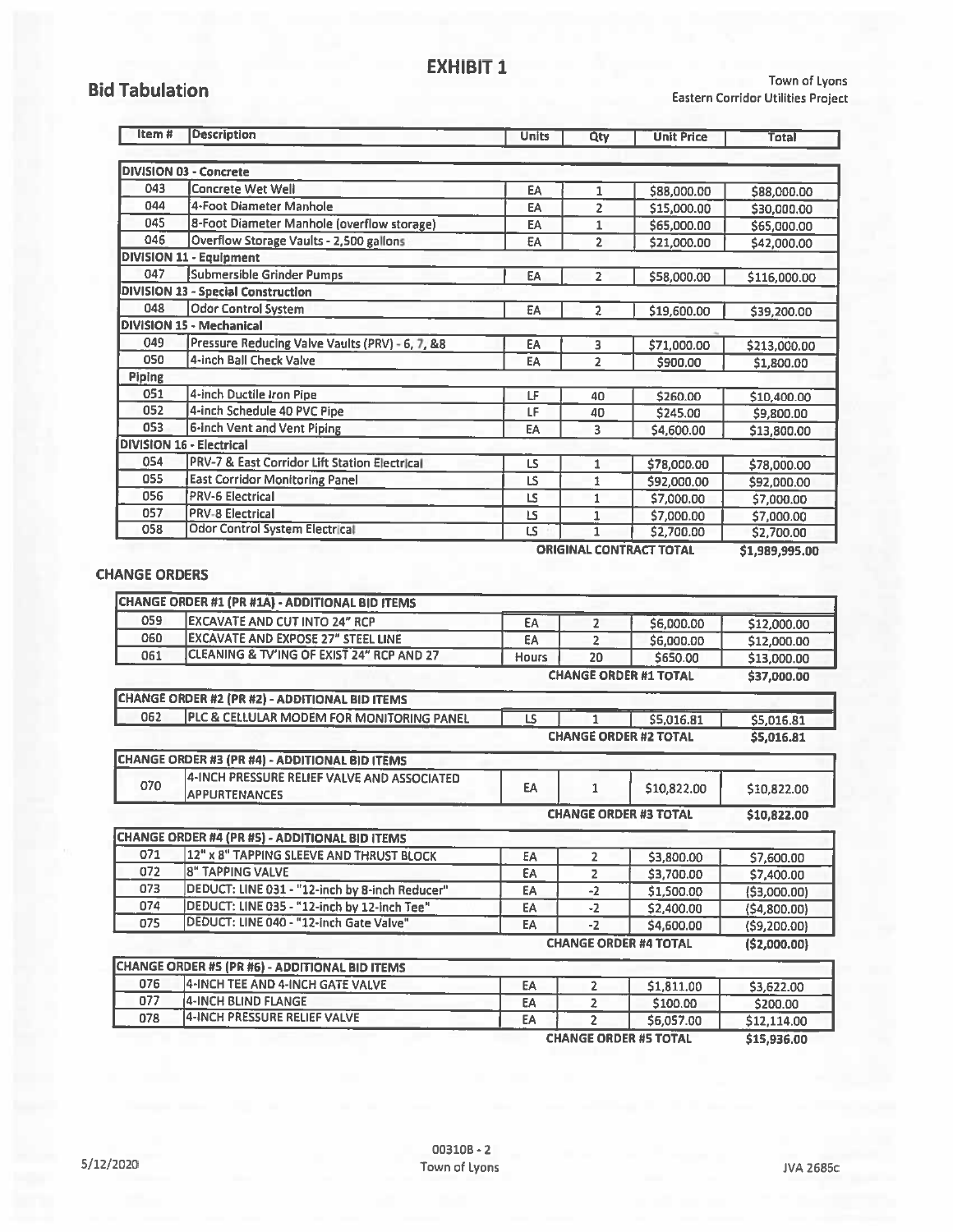### **EXHIBIT 1**

### **Bid Tabulation**

Town of Lyons Eastern Corridor Utilities Project

| Item# | <b>Description</b>                                                                       | <b>Units</b> | Qty            | <b>Unit Price</b>            | Total            |
|-------|------------------------------------------------------------------------------------------|--------------|----------------|------------------------------|------------------|
|       | <b>CHANGE ORDER #6 (PR #3A) - ADDITIONAL BID ITEMS</b>                                   |              |                |                              |                  |
| 063   | 4-INCH DR 9 HDPE PIPE - SLEEVING WITH FLOWFILL<br><b>ENDS ON 24" RCP</b>                 | LF           | 160            | \$65.00                      | \$10,400.00      |
| 064   | 4-INCH DR 9 HDPE PIPE - HORIZONTAL DIRECTIONAL<br>DRILLING (WITH COBBLE)                 | LF           | 1670           | \$140.00                     | \$233,800.00     |
| 065   | 4-INCH DR 9 HOPE PIPE - HORIZONTAL DIRECTIONAL<br><b>DRILLING THROUGH FLOWFILL</b>       | LF           | 135            | \$140.00                     | \$18,900.00      |
| 066   | 4-INCH DR 9 HDPE PIPE - OPEN CUT (WITH COBBLE)                                           | LF           | 375            | \$170.00                     | \$63,750.00      |
| 067   | <b>TUNNEL ENGINEERING</b>                                                                | EA           | $\mathbf{1}$   | \$22,956.88                  | \$22,956.88      |
| 068   | DEDUCT: LINE 025 - "4-inch DR 9 HDPE Pipe - Open Cut"                                    | LF           | $-2080$        | \$127.00                     | ( \$264, 160.00) |
| 069   | DEDUCT: LINE 037 - "24-inch Welded Steel Casing and<br>Ramming"                          | LF           | $-254$         | \$1,410.00                   | (5358, 140.00)   |
|       |                                                                                          |              |                | <b>CHANGE ORDER #6 TOTAL</b> | $-5272,493.12$   |
|       | <b>CHANGE ORDER #7 (PR #7) - ADDITIONAL BID ITEMS</b>                                    |              |                |                              |                  |
| 079   | SHEAVING OF EXISTING STONE CANYON LIFT STATION<br>PUMPS AND REPLACING OF EXISTING MOTORS | EA           | $\mathbf{1}$   | \$7,036.00                   | \$7,036.00       |
|       |                                                                                          |              |                | <b>CHANGE ORDER #7 TOTAL</b> | \$7,036.00       |
|       | <b>CHANGE ORDER #8 (PR #8) - ADDITIONAL BID ITEMS</b>                                    |              |                |                              |                  |
| 080   | DEMO OF EXISTING MANHOLE AND PIPE INSIDE<br><b>MANHOLE</b>                               | EA           | 1              | \$6,000.00                   | \$6,000.00       |
| 081   | REROUTE FORCEMAIN AROUND MANHOLE                                                         | EA           | $\mathbf{1}$   | \$3,300.00                   | \$3,300.00       |
| 082   | <b>INSTALLATION OF NEW MANHOLE AND ASSOCIATED</b><br>PIPING                              | EA           | 1              | \$16,000.00                  | \$16,000.00      |
|       |                                                                                          |              |                | <b>CHANGE ORDER #8 TOTAL</b> | \$25,300.00      |
|       | <b>CHANGE ORDER #9 (PR #9) - ADDITIONAL BID ITEMS</b>                                    |              |                |                              |                  |
| 083   | ADDITIONAL STEPS AND VENT PIPES IN PRV VAULTS 7<br>AND 8                                 | EA           | $\mathbf{1}$   | \$325.00                     | \$325.00         |
| 084   | INSTALLATION OF ADDITIONAL STEPS IN PRV VAULTS 7<br>AND <sub>8</sub>                     | EA           | $\mathbf{1}$   | \$25.00                      | \$25.00          |
| 085   | INCREASE WALL HEIGHT FOR PRV 6 AND 8 - CAST IN<br><b>PLACE CONCRETE</b>                  | EA           | 1              | \$3,225.00                   | \$3,225.00       |
| 086   | <b>CONCRETE ENCASEMENT AT STA 14+40</b>                                                  | <b>CY</b>    | 5              | \$200.00                     | \$1,000.00       |
| 087   | LABOR FOR CONCRETE ENCASEMENT AT STA 14+40                                               | <b>HRS</b>   | $\overline{2}$ | \$325.00                     | \$650.00         |
| 088   | LABOR TO ASSIST TOWN WITH DAMAGED WATER<br><b>SERVICE</b>                                | <b>HRS</b>   | 4              | \$325.00                     | \$1,300.00       |
| 089   | <b>IMPORTED BEDDING FOR BACKFILL OF AREA OF</b><br><b>DAMAGED WATER SERVICE</b>          | CY           | 5              | \$25,00                      | \$125.00         |
| 090   | EXCAVATION AND HAULING OF UNSUITABLE SOIL IN THE<br>AREA OF DAMAGED WATER SERVICE        | <b>CY</b>    | 3              | \$180.00                     | \$540.00         |

**CHANGE ORDER #9 TOTAL**  $$7,615.00$